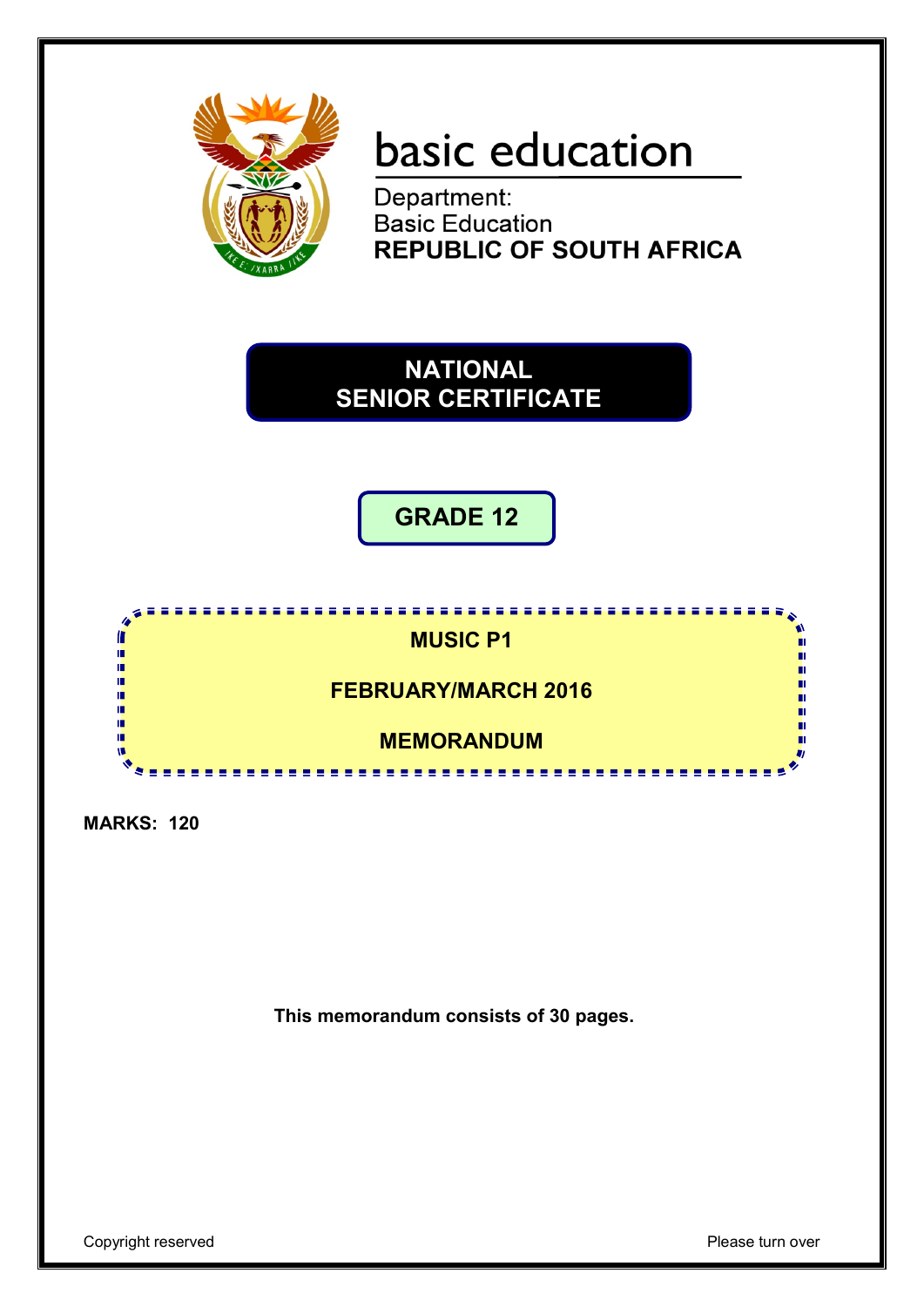### **INSTRUCTIONS AND INFORMATION**

- 1. This question paper consists of FIVE sections, namely SECTIONS A, B, C, D and E.
- 2. SECTIONS A and B are compulsory.
- 3. SECTION C: WESTERN ART MUSIC (WAM), SECTION D: JAZZ and SECTION E: INDIGENOUS AFRICAN MUSIC (IAM) are choice questions. Answer only ONE of these sections (SECTION C or D or E).
- 4. Write all music notation in SECTION A in pencil and all written text in blue or black ink on this question paper.
- 5. Answer SECTION B and SECTION C or D or E in blue or black ink in the ANSWER BOOK provided.
- 6. Number the questions correctly according to the numbering system used in this question paper.
- 7. The last page of this question paper is manuscript paper intended for rough work. Candidates may remove this page.
- 8. Candidates may NOT have access to any musical instrument for the duration of this examination.
- 9. Write neatly and legibly.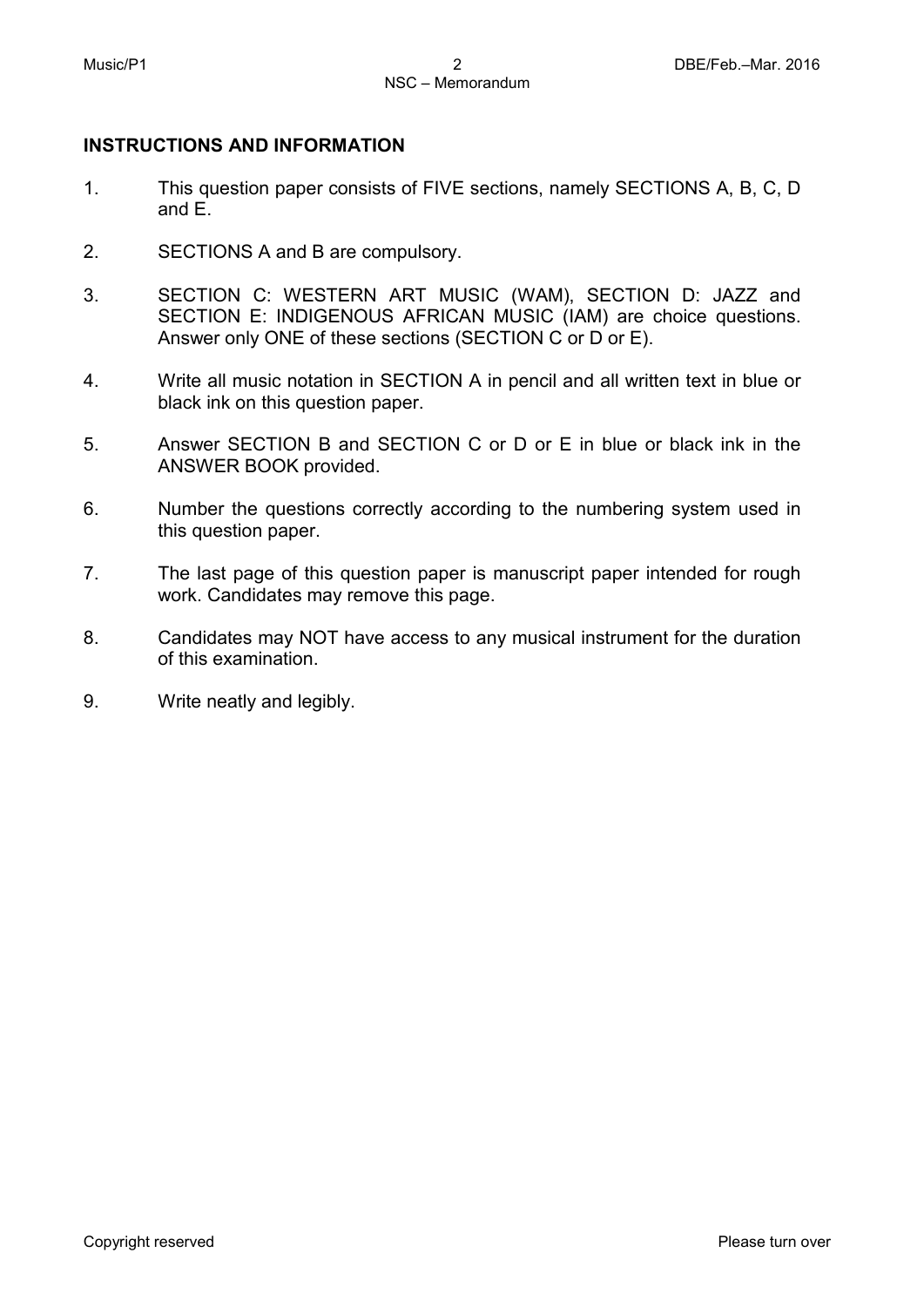#### **MARKING GRID**

| <b>SECTION</b>                                              | <b>QUESTION</b>         | <b>MARKS</b> | <b>MARKER</b> | <b>MODERATOR</b> |
|-------------------------------------------------------------|-------------------------|--------------|---------------|------------------|
| A: THEORY OF MUSIC                                          | $\mathbf 1$             | 20           |               |                  |
| (COMPULSORY)                                                | $\overline{2}$          | 15           |               |                  |
|                                                             | 3                       | 10           |               |                  |
|                                                             | $\overline{\mathbf{4}}$ | 15           |               |                  |
|                                                             | <b>SUBTOTAL</b>         | 60           |               |                  |
|                                                             | <b>AND</b>              |              |               |                  |
| <b>B: GENERAL MUSIC</b><br><b>KNOWLEDGE</b><br>(COMPULSORY) | 5                       | 20           |               |                  |
|                                                             | <b>SUBTOTAL</b>         | 20           |               |                  |
|                                                             |                         | <b>AND</b>   |               |                  |
| C: WAM                                                      | 6                       | 10           |               |                  |
|                                                             | $\overline{7}$          | 5            |               |                  |
|                                                             | 8                       | 5            |               |                  |
|                                                             | $\boldsymbol{9}$        | 5            |               |                  |
|                                                             | 10                      | 15           |               |                  |
|                                                             | <b>SUBTOTAL</b>         | 40           |               |                  |
|                                                             |                         | <b>OR</b>    |               |                  |
| D: JAZZ                                                     | 11                      | 10           |               |                  |
|                                                             | 12                      | 5            |               |                  |
|                                                             | 13                      | 5            |               |                  |
|                                                             | 14                      | $\sqrt{5}$   |               |                  |
|                                                             | 15                      | 15           |               |                  |
|                                                             | <b>SUBTOTAL</b>         | 40           |               |                  |
|                                                             |                         | <b>OR</b>    |               |                  |
| E: IAM                                                      | 16                      | 10           |               |                  |
|                                                             | 17                      | $\sqrt{5}$   |               |                  |
|                                                             | 18                      | $\sqrt{5}$   |               |                  |
|                                                             | 19                      | $\sqrt{5}$   |               |                  |
|                                                             | 20<br><b>SUBTOTAL</b>   | 15           |               |                  |
|                                                             | 40                      |              |               |                  |
|                                                             | <b>GRAND TOTAL</b>      | 120          |               |                  |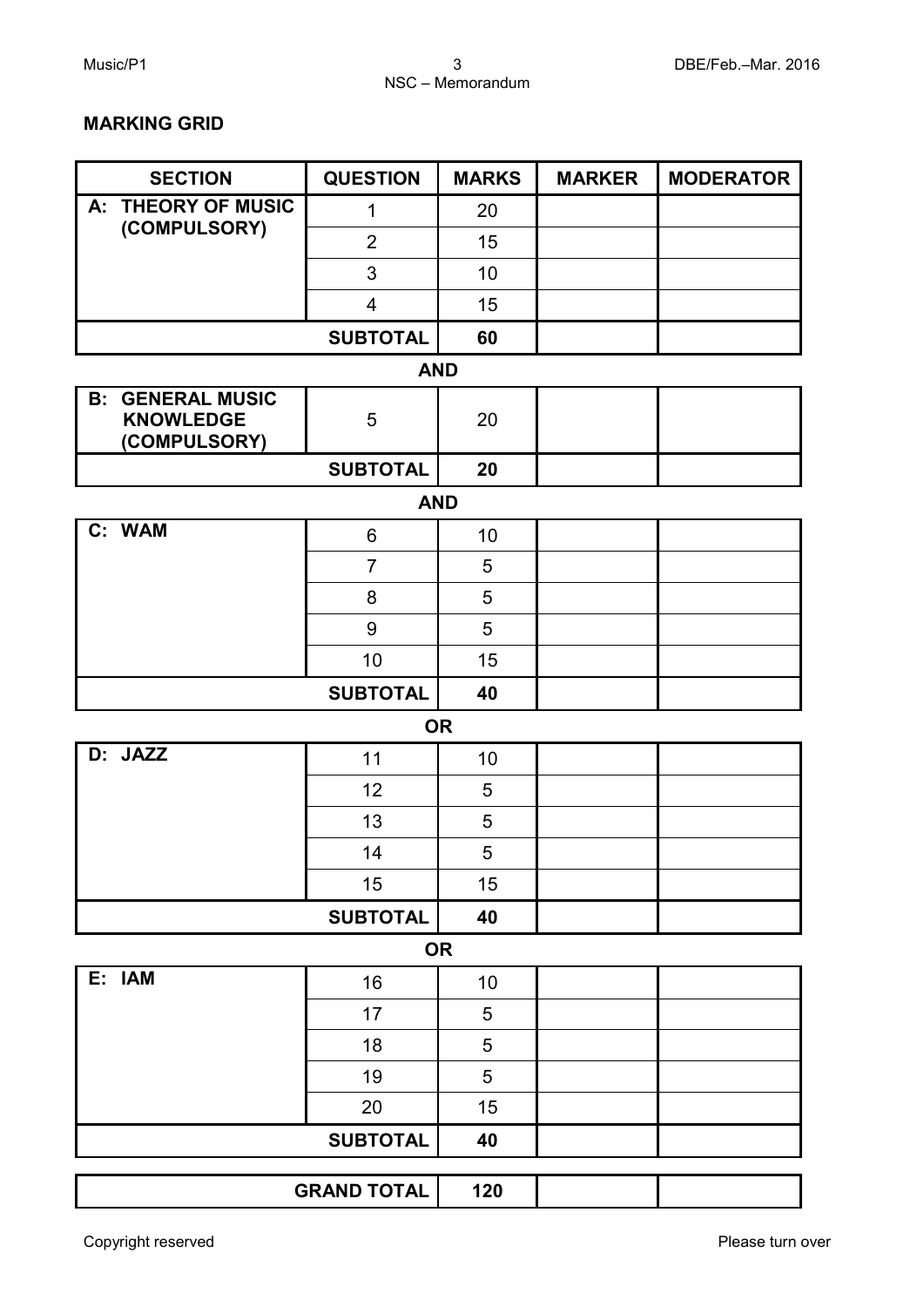#### **SECTION A: THEORY OF MUSIC (COMPULSORY) (90 minutes)**

#### **Answer QUESTION 1 AND QUESTION 2.1 OR 2.2 AND QUESTION 3.1 OR 3.2 AND QUESTION 4.1 OR 4.2.**

Candidates must answer the questions in the spaces provided on this question paper.

#### **QUESTION 1 (25 minutes)**

Study the score below and answer the questions that follow.



## **SLUMBER SONG**

 $1.6$  $1.3.2$  $1.8$ 

1.1 Name the key of this extract.

#### **Answer:**

F major

*F major = 1 mark* (1)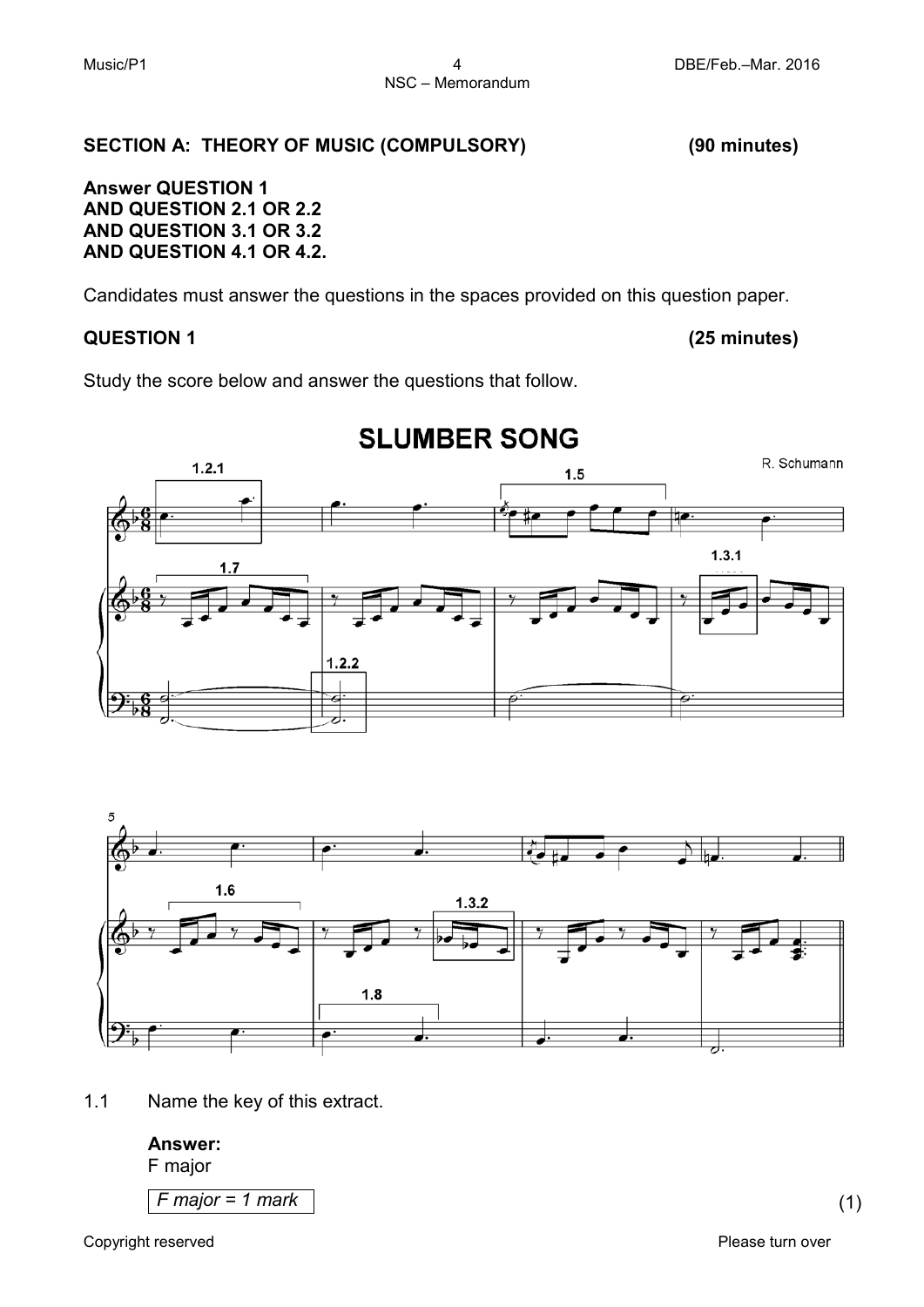1.2 Name the intervals at **1.2.1** and **1.2.2** according to type and distance.

#### **Answer:**

1.2.1 Major  $6<sup>th</sup>$ 1.2.2 Perfect  $8<sup>th</sup>$  (octave)

*1.2.1 1.2.2 Perfect 8th (octave) = 1 mark Major 6th = 1 mark No mark for 6th or 8th alone)* (2)

1.3 Name the type of triad at **1.3.1** and **1.3.2**, for example minor triad. (Consider only the notes in the block on the score.)

#### **Answer:**

1.3.1 Diminished triad 1.3.2 Diminished triad

| $\vert$ 1.3.1 Diminished triad = 1 mark |  |
|-----------------------------------------|--|
| $1.3.2$ Diminished triad = 1 mark       |  |
|                                         |  |

1.4 Circle a chord that forms a dominant seventh chord in root position on this score.

#### **Answer:**

Bar  $7^2$  (CEGB<sup>b)</sup>

*Correct answer (bar 7<sup>2</sup>) ) = 1 mark* (1)

1.5 Transpose bar 3 of the solo part a minor third lower for the E-flat alto saxophone. Add a new key signature.

#### **Answer:**



| Correct key signature      | =1 mark   |
|----------------------------|-----------|
| 1 mark per beat            | = 2 marks |
| Time signature is optional | = no mark |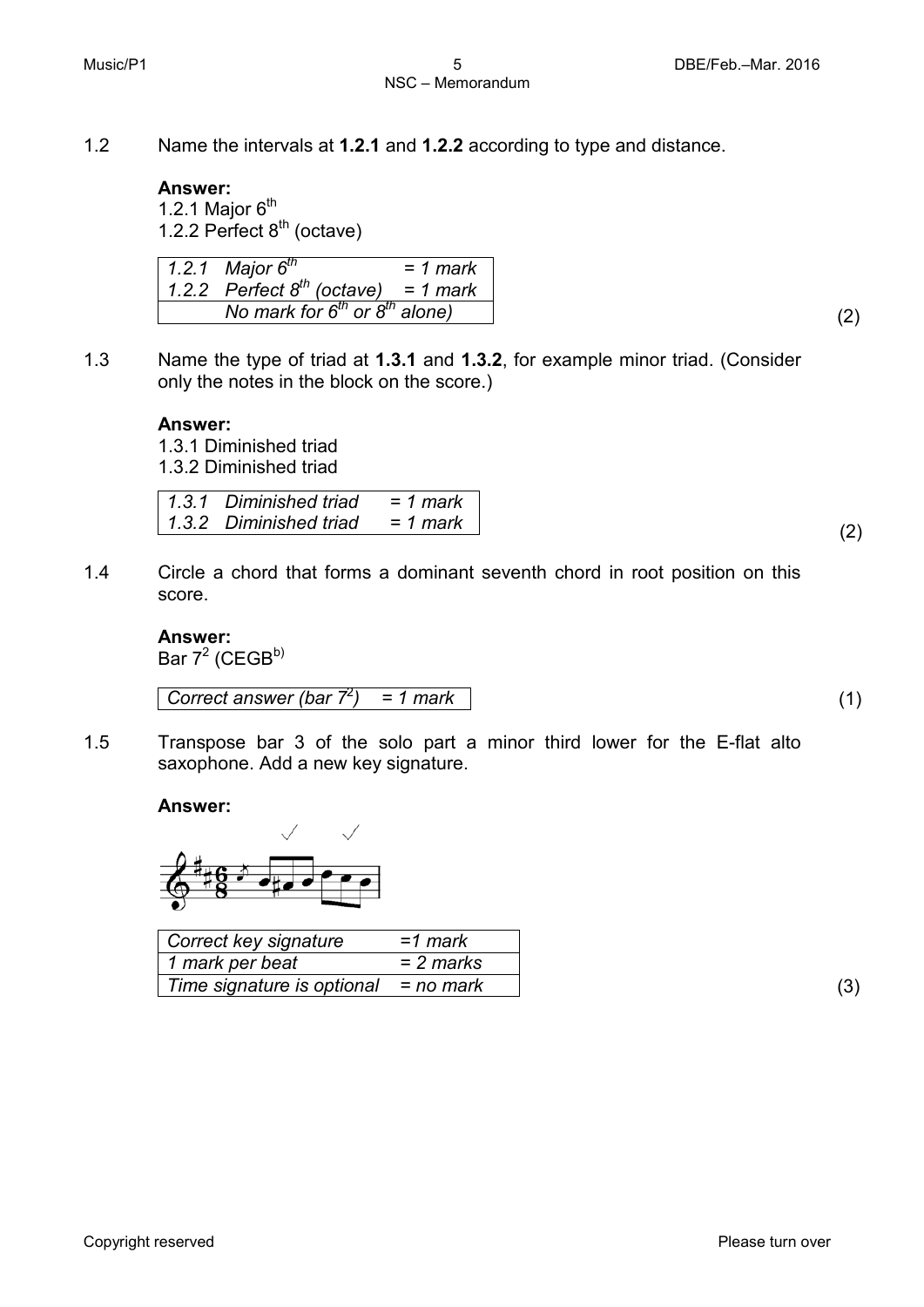1.6 Transcribe bar 5 of the piano part (right hand) for viola at the same pitch. Use the correct clef.

#### **Answer:**



| Correct clef                           | $= 1$ mark                                                   |
|----------------------------------------|--------------------------------------------------------------|
| 1 mark per beat                        | = 2 marks                                                    |
|                                        | Minus $\frac{1}{2}$ mark per mistake to a maximum of 2 marks |
| Time signature is optional $=$ no mark |                                                              |

1.7 Rewrite bar 1 of the piano part (right hand), but halve the note values. Add a new time signature.

**Answer:**



| Correct time signature | = 1 mark                                                     |  |
|------------------------|--------------------------------------------------------------|--|
| 1 mark per beat        | = 2 marks                                                    |  |
|                        | Minus $\frac{1}{2}$ mark per mistake to a maximum of 2 marks |  |

1.8 Complete the following to form a pentatonic scale:



**OR**



| 1 mark per bar | = 2 marks                                                    |  |
|----------------|--------------------------------------------------------------|--|
|                | Minus $\frac{1}{2}$ mark per mistake to a maximum of 2 marks |  |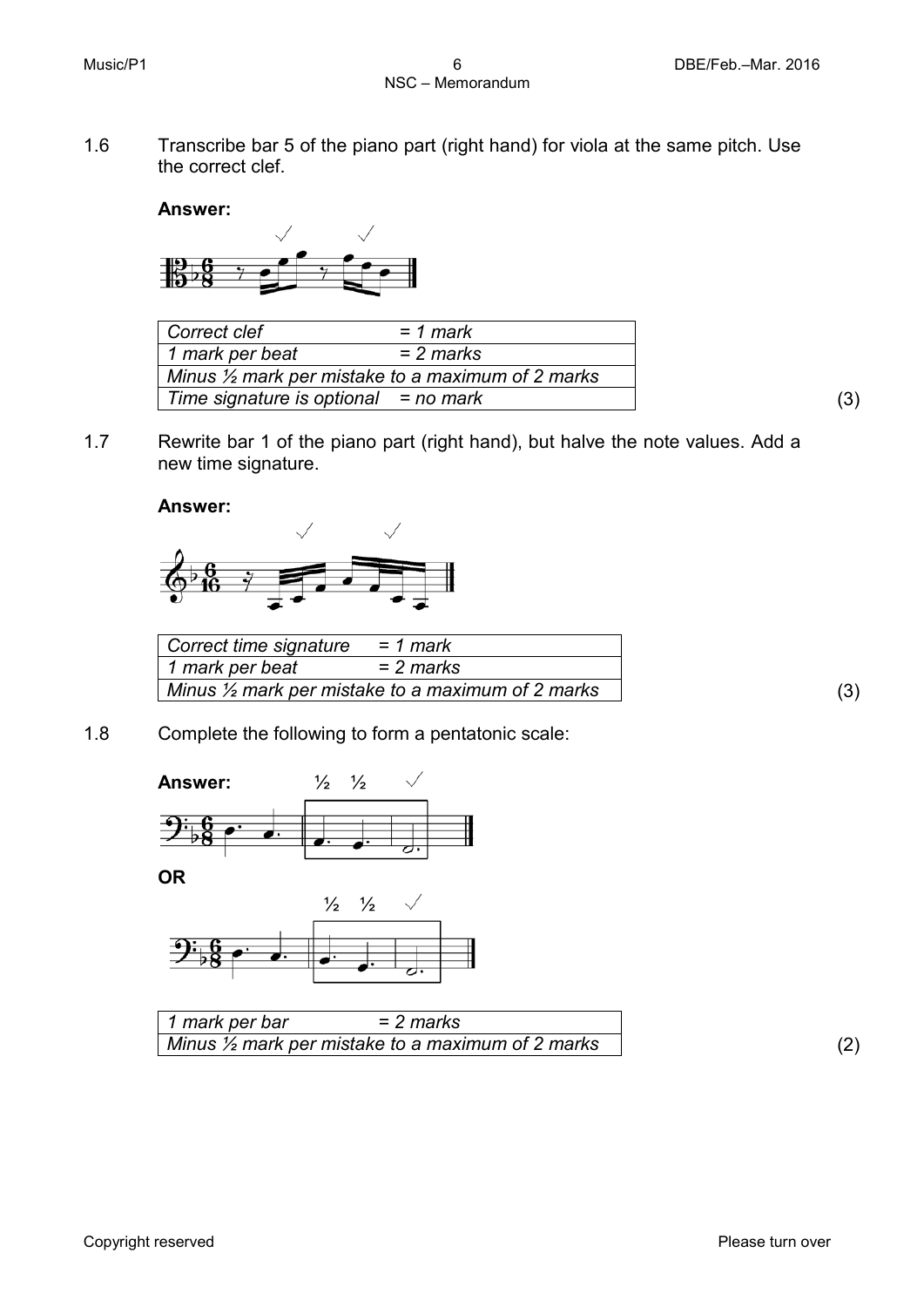1.9 Write an ascending sequence of the given melodic fragment.



*Sequence = 1 mark Minus ½ mark if the sequence itself is correct, but the placing is descending Minus ½ mark per mistake to a maximum of 1 mark* (1)

1.10 Compare the music example below with the piano part in bar 5. Which compositional technique is used in the example below?



#### **Answer:**

(Rhythmic) Augmentation or doubling the note values

*(Rhythmic) Augmentation or doubling the note values = 1 mark* (1)

1.11 Add a performance indication(s) to the extract below to instruct the performer to play legato.



**Answer:**







| Correct performance indication          | = 1 mark   |  |
|-----------------------------------------|------------|--|
| <b>'Ped'</b> may be written below       | $= 1$ mark |  |
| 0R                                      |            |  |
| 'Legato' or 'leg.' May be written below | $= 1$ mark |  |

**[20]**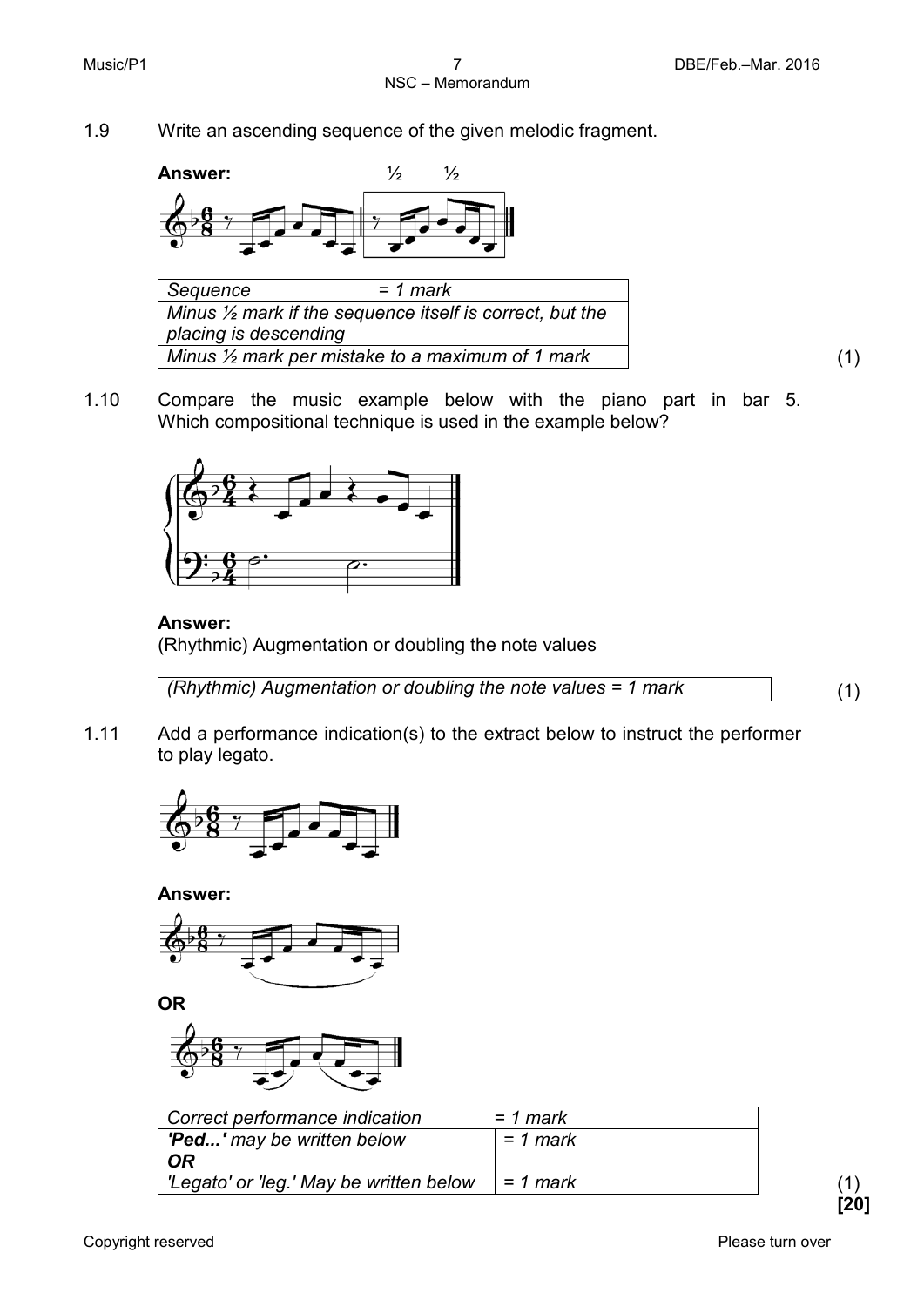#### **QUESTION 2 (25 minutes)**

#### **Answer EITHER QUESTION 2.1 OR QUESTION 2.2.**

2.1 Complete the opening motif below to form a twelve-bar melody in ternary form for any single-line melodic instrument of your choice. Name the instrument for which you are writing. Indicate the tempo and add dynamic and articulation marks.

#### **Concept answer:**

Instrument: Guitar/Saxophone/Clarinet/Trumpet



2.2 Complete the opening motif below to form a twelve-bar melody in ternary form for any single-line melodic instrument of your choice. Name the instrument for which you are writing. Indicate the tempo and add dynamic and articulation marks.

#### **Concept answer:**

Instrument: Trombone/Bassoon/Cello



**[15]**

Copyright reserved **Please turn over the Copyright reserved** Please turn over

**[15]**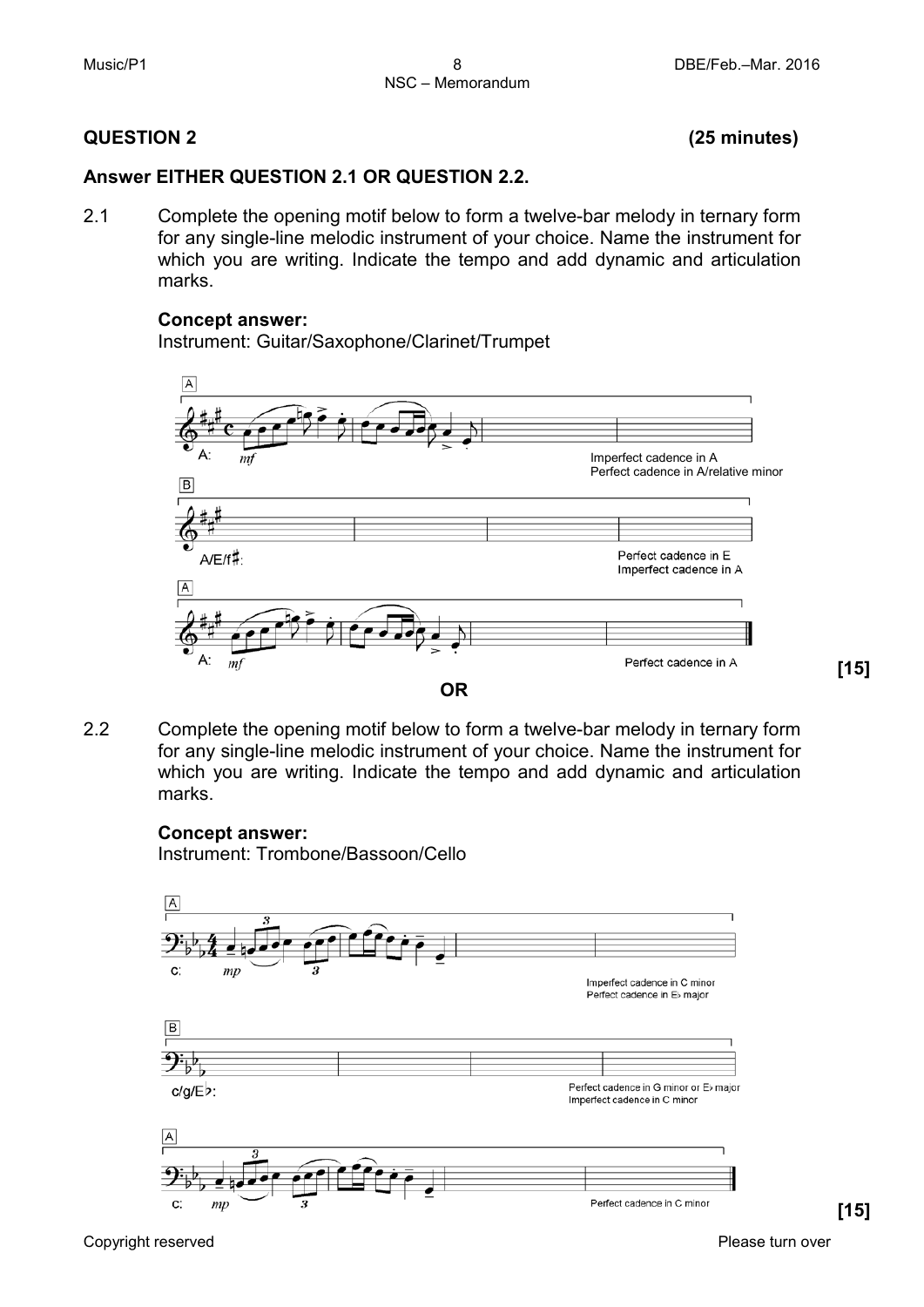The melody will be marked according to the following criteria:

| <b>DESCRIPTION</b>                                                                                                  | <b>MARK ALLOCATION</b>                           |                                                                                                                                                                                                                                                                      |                | <b>CANDIDATE'S</b><br><b>MARKS</b> |
|---------------------------------------------------------------------------------------------------------------------|--------------------------------------------------|----------------------------------------------------------------------------------------------------------------------------------------------------------------------------------------------------------------------------------------------------------------------|----------------|------------------------------------|
| Form and cadential<br>points                                                                                        | 1 mark per phrase x 3                            |                                                                                                                                                                                                                                                                      | 3              |                                    |
| <b>Correctness</b><br>Note stems, beats per bar,<br>accidentals, spacing, layout                                    | Minus $\frac{1}{2}$ mark per error up to 2 marks |                                                                                                                                                                                                                                                                      | $\overline{2}$ |                                    |
|                                                                                                                     | $9 - 10$                                         | <b>Excellent</b><br>Coherent and musical; cadences<br>imaginatively define the form; opening<br>motif innovatively continued; ingenious<br>use of tonality is successful; melodic<br>shape masterfully handled; creative<br>approach to choice of pitches and rhythm |                |                                    |
| Quality<br>Quality of melody and<br>suitability for chosen<br>instrument<br>Appropriate dynamic<br>and articulation | $7 - 8$                                          | Good<br>Correct and musical; cadences clearly<br>indicate the form; opening motif sensibly<br>continued; stable tonality; modulation (not<br>compulsory) is attempted; melodic shape<br>satisfying; choice of pitches and rhythm<br>accurate                         | 10             |                                    |
| indications<br>Musicality                                                                                           | $4 - 6$                                          | Average<br>Musically not convincing; not all<br>cadences clear; opening motif not well<br>utilised; choice of pitches and rhythm<br>unimaginative                                                                                                                    |                |                                    |
|                                                                                                                     | $1 - 3$                                          | Not acceptable<br>No musical sense; no sense of cadence;<br>opening motif ignored; no sense of tonal<br>centre; no melodic shape; pitches and<br>rhythm random                                                                                                       |                |                                    |
| <b>TOTAL</b>                                                                                                        |                                                  | Markers may use $\frac{1}{2}$ marks                                                                                                                                                                                                                                  | 15             |                                    |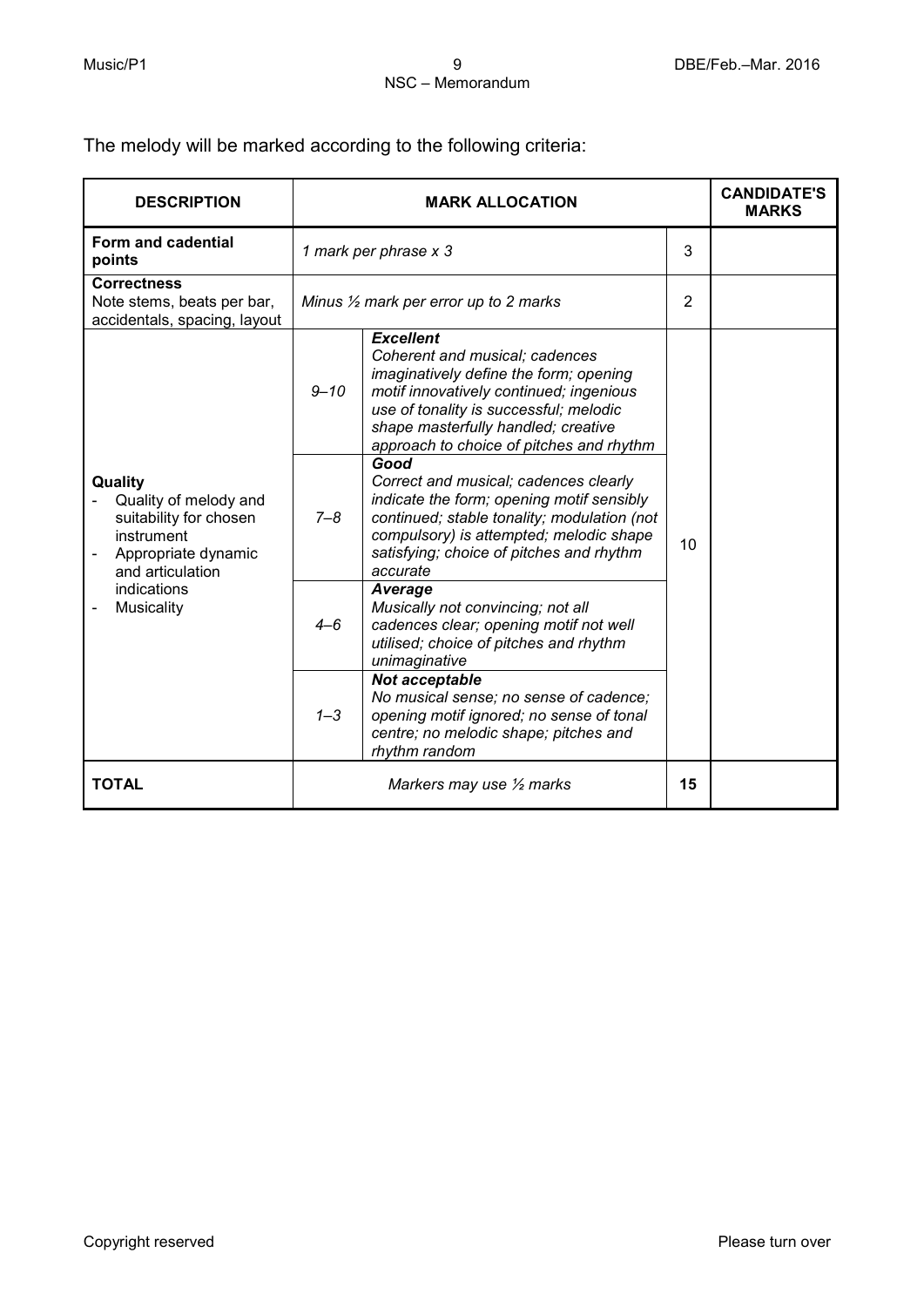#### **QUESTION 3 (10 minutes)**

#### **Answer EITHER QUESTION 3.1 OR QUESTION 3.2.**

3.1 Study the score below and answer the questions that follow.

#### **Answer:**







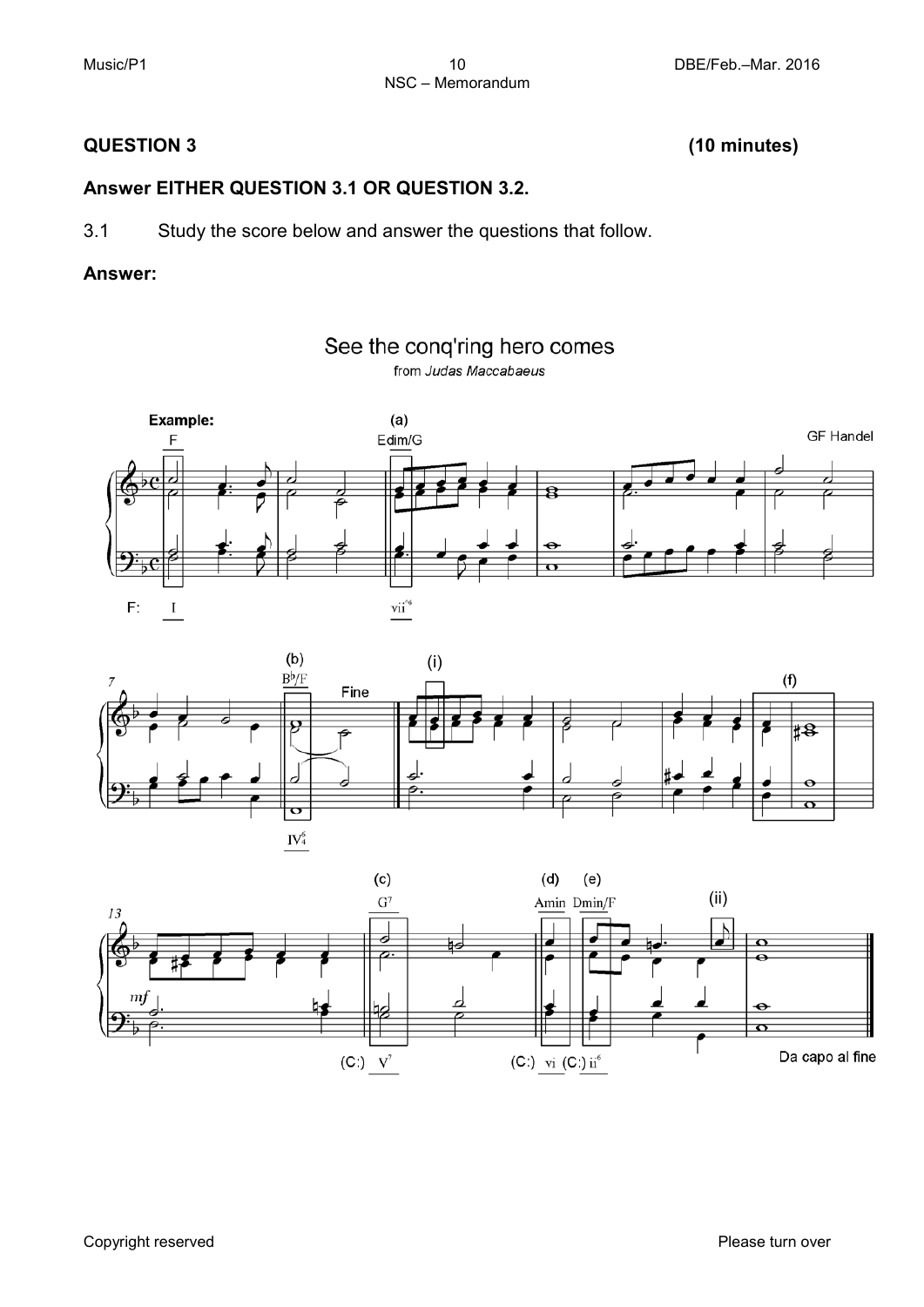3.1.1 This piece modulates in bars  $11-13<sup>3</sup>$ . Name the new key.

**Answer:** D minor

*D minor = 1 mark* (1)

3.1.2 A second modulation occurs in bars 14–16. How is the new key in these bars related to F major?

#### **Answer:**

Dominant (major)/V of F major/I

$$
Domain (major)/V = 1 mark
$$
\n(1)

3.1.3 Identify the chords from **(a)**–**(e)** and figure them on the score. Use EITHER figuring symbols below the score OR chord symbols above the score. (Note the example in bar 1.)

#### **Answer:**

See score:

| 1 mark per chord = $5$ marks                            |  |  |  |    |     |
|---------------------------------------------------------|--|--|--|----|-----|
| (minus $\frac{1}{2}$ mark for each error)               |  |  |  |    |     |
| Alternative figuring symbols, e.g. Va, Vb, Vc will also |  |  |  | be |     |
| acceptable.                                             |  |  |  |    | (5) |

3.1.4 Name the cadence at **(f)**.

#### **Answer:**

Imperfect/Incomplete (cadence)

$$
Imperfect/Incomplete (cadence) = 1 mark
$$
 (1)

3.1.5 Name the type of non-chordal notes at **(i)** and **(ii)**.

#### **Answer:**

*(*i) (Lower) Auxiliary note (ii) Anticipation

| (i) (Lower) Auxiliary note | $= 1$ mark |
|----------------------------|------------|
| (ii) Anticipation          | = 1 mark   |
| No $\frac{1}{2}$ marks     |            |

**[10]**

Copyright reserved **Please turn over the Copyright reserved** Please turn over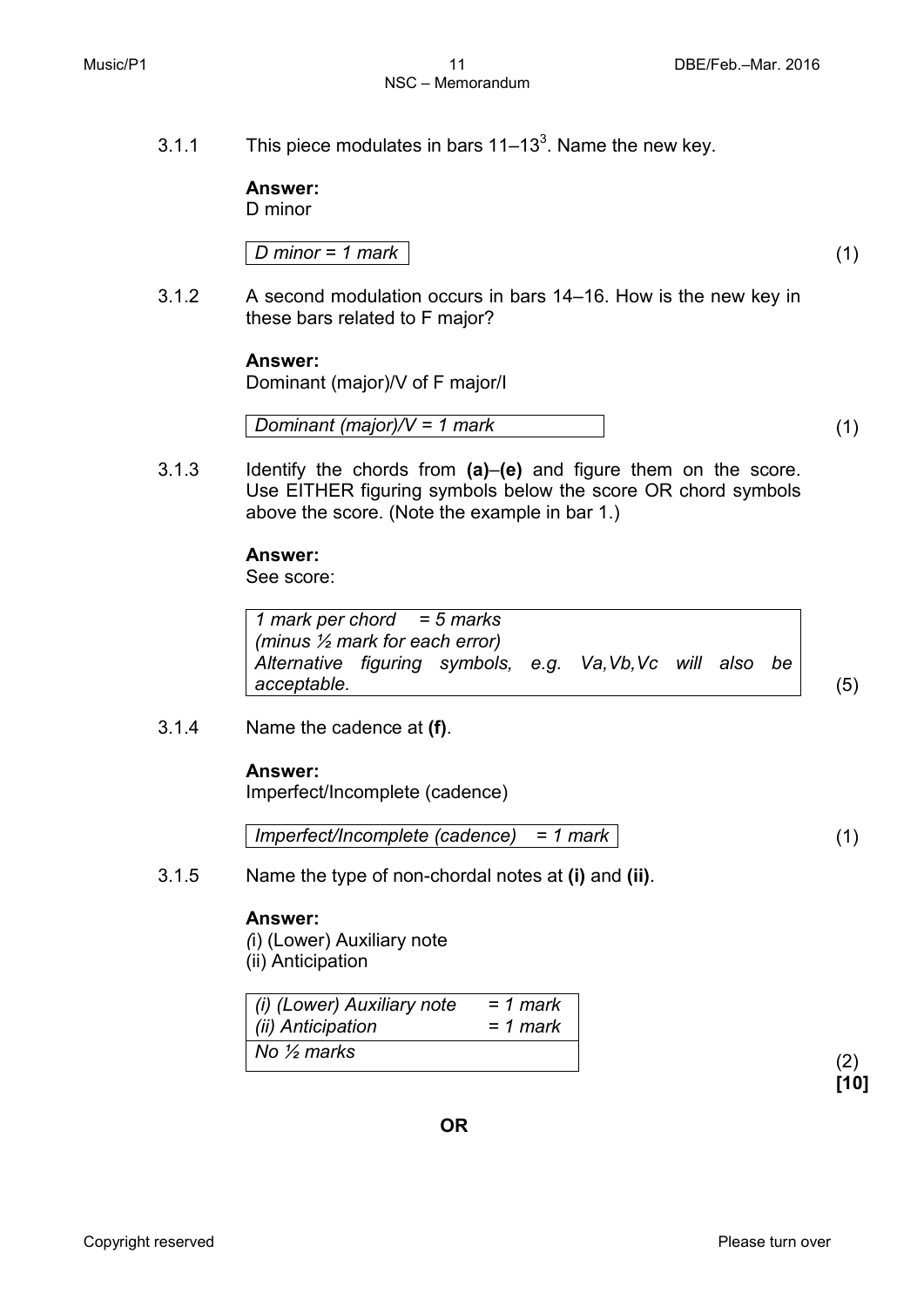### 3.2 Study the score below and answer the questions that follow.

#### **Answer:**

## **Autumn Leaves**





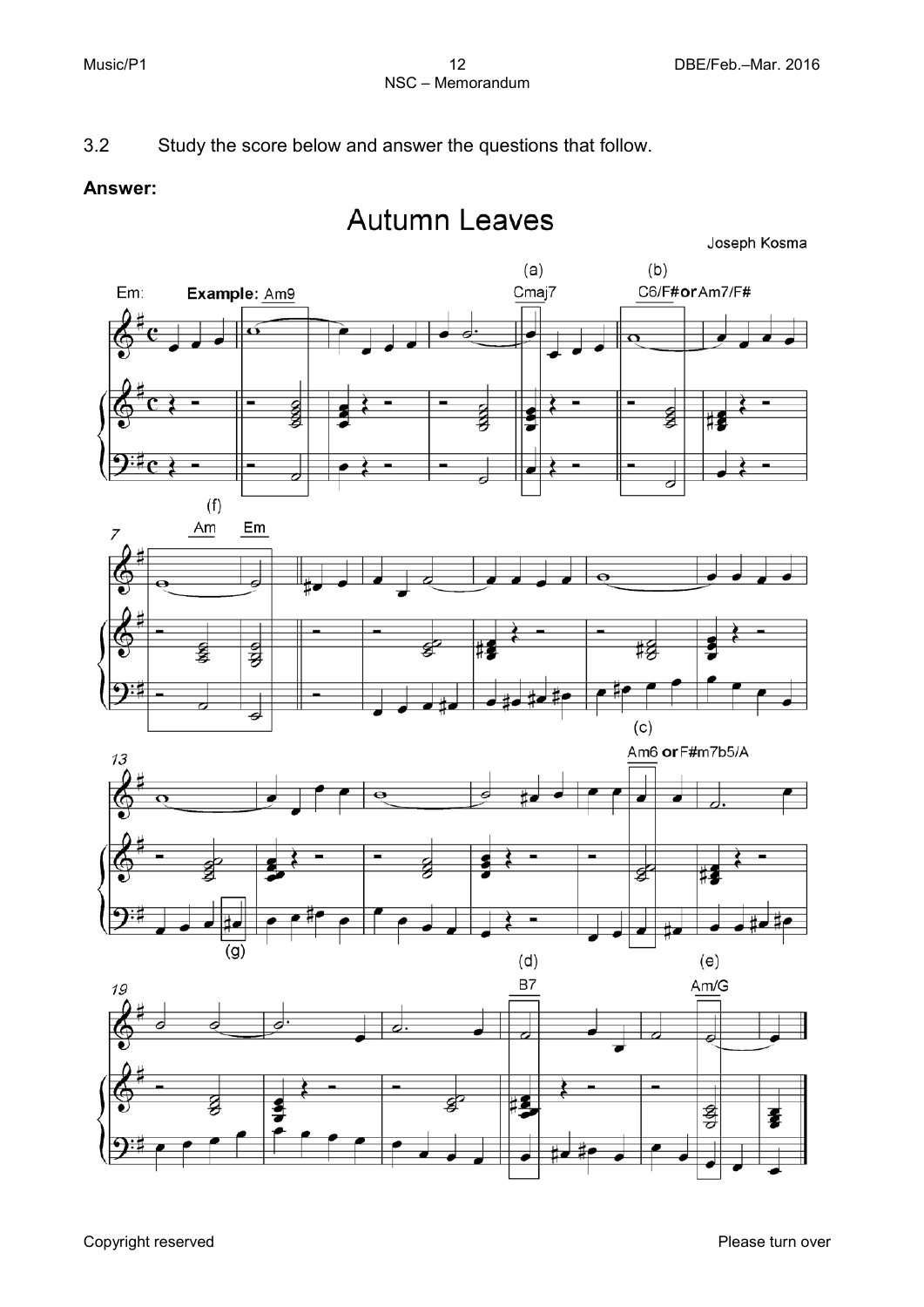## NSC – Memorandum

3.2.1 This piece modulates in bars  $12^2-16^2$ . Name the new key.

**Answer:**

G major

$$
G \text{ major} = 1 \text{ mark} \tag{1}
$$

3.2.2 Identify the chords from **(a)**–**(e)** and write chord symbols above the score. (Note the example in bar 1.)

#### **Answer:**

See score:

*1 mark per chord = 5 marks (minus ½ mark for each error) Roman numerals will not be accepted* (5)

3.2.3 Write the chord progression and the name of the cadence at **(f)**.

#### **Answer:**

- Am Em or iv-i
- Plagal (cadence)

| $Am-Em$                   | $= 1$ mark ( $\frac{1}{2}$ mark for each correct chord) |     |
|---------------------------|---------------------------------------------------------|-----|
| Plagal (cadence) = 1 mark |                                                         | (2) |

3.2.4 Name the type of non-chordal note at **(g)**.

#### **Answer:**

*(*g) (Chromatic) Passing note

$$
(Chromatic) Passing note = 1 mark
$$
\n
$$
(1)
$$

3.2.5 Name the stylistic feature used in the bass clef from bars 9–24.

#### **Answer:**

Walking bass (line)

**OR**

Continuous movement of the bass in crotchets

*Any correct answer = 1 mark* (1)

**[10]**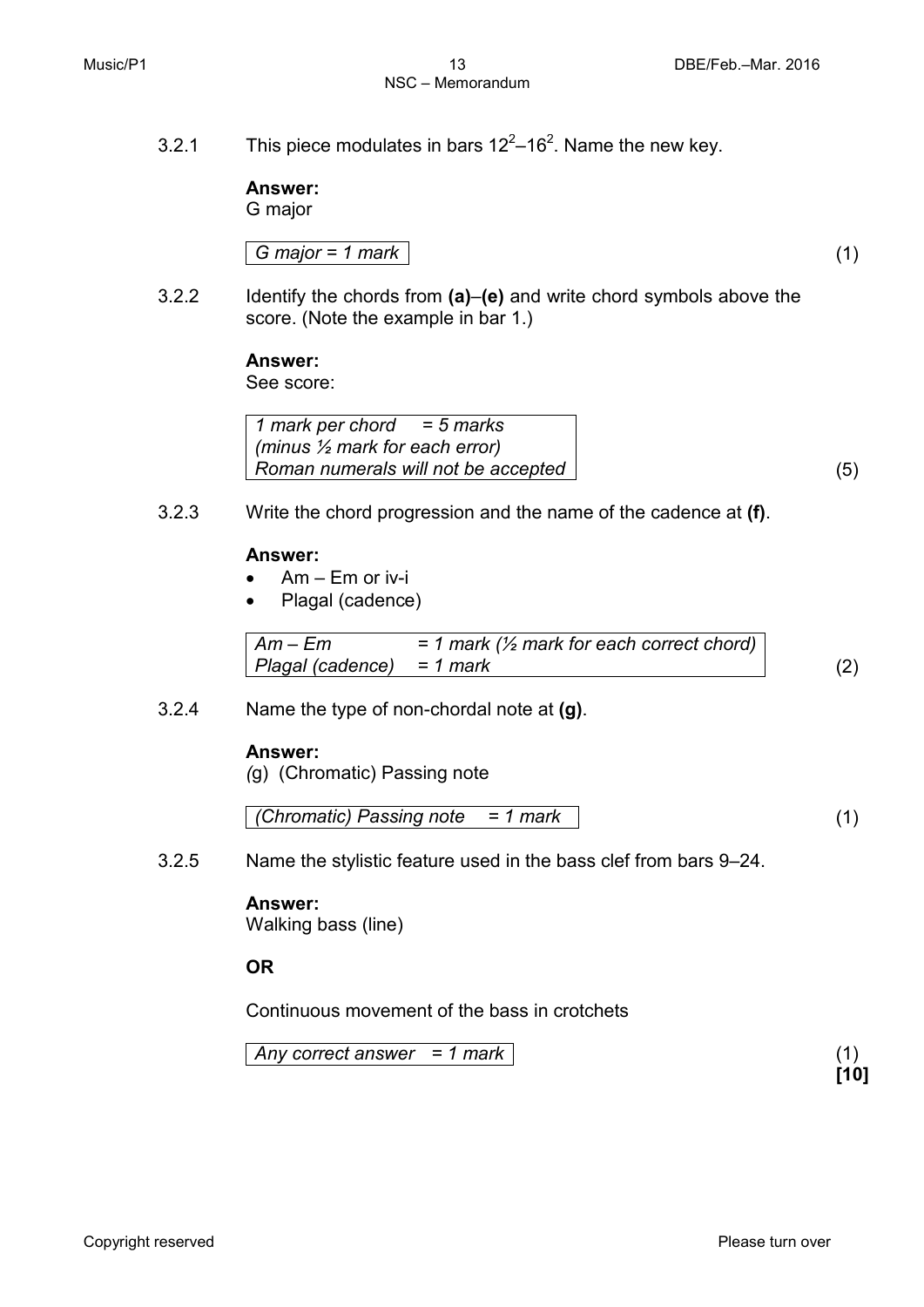#### **QUESTION 4 (30 minutes)**

#### **Answer EITHER QUESTION 4.1 OR QUESTION 4.2.**

4.1 Complete the four-part vocal harmonisation below by adding the alto, tenor and bass parts. Use at least TWO non-chordal notes.

#### **Concept answer:**

16  $\checkmark$  $V_4^6$ 



 $\checkmark$  $I<sub>4</sub>$ 

 $V<sub>7</sub>$ 

The harmonisation will be marked according to the following criteria:

IV

 $\overline{\phantom{a}}$ 

 $\sqrt{N6}$ 

 $\checkmark$ 

ii6

| <b>DESCRIPTION</b>                                                                                    | <b>MARK ALLOCATION</b>                                                                                                                                                        | <b>CANDIDATE'S</b><br><b>MARK</b> |  |
|-------------------------------------------------------------------------------------------------------|-------------------------------------------------------------------------------------------------------------------------------------------------------------------------------|-----------------------------------|--|
| <b>Chord progression</b><br>Choice of chords, correct use of<br>cadence                               | 1 mark between each pair of chords                                                                                                                                            |                                   |  |
| <b>Correctness</b><br>Notation, doubling, spacing, voice<br>leading                                   | Minus $\frac{1}{2}$ mark per error but not more than<br>minus 1 mark per chord = $12$ chords from<br>$bar 3^2 - 8^1$ .                                                        | 12                                |  |
| Quality<br>Bass line, musicality, non-chordal<br>notes, awareness of style,<br>innovation, creativity | $\bullet$ Excellent<br>$= 13 - 16$ marks<br>• Good<br>$= 10 - 12$ marks<br>$= 7 - 9$ marks<br>• Average<br>$\cdot$ Weak<br>$=$ 4–6 marks<br>$= 0 - 3$ marks<br>• Unacceptable | 16                                |  |
|                                                                                                       | Note to marker:<br>Mark out of 40 must not contain a $\frac{1}{2}$ mark                                                                                                       | $40 + 8$<br>x <sub>3</sub>        |  |
| TOTAL                                                                                                 |                                                                                                                                                                               | 15                                |  |

| (12 marks for progression)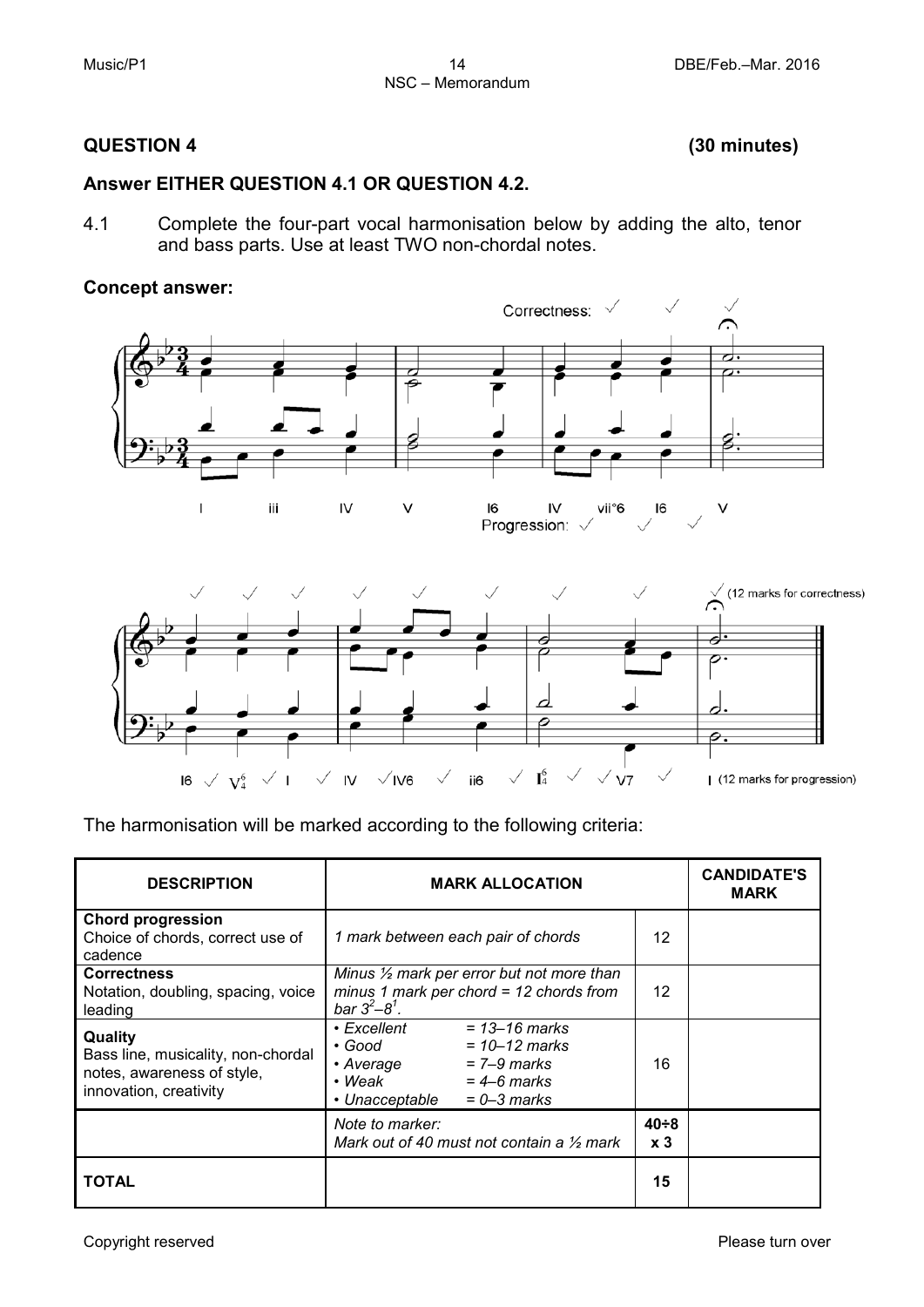*Candidates must be credited for a different/creative and correct harmonisation not given in the memorandum.*

*The figuring symbols serve as a guide for the marker, but no marks are allocated for the symbol as such.* **[15]**

**OR**

4.2 Complete the piece below by adding a suitable bass line and harmonic material in the incomplete bars. Continue in the style suggested by the given material in bars 1 and 2 and add the chord symbols above the melodic line.

#### **Concept answer:**



Copyright reserved **Please turn over the Copyright reserved** Please turn over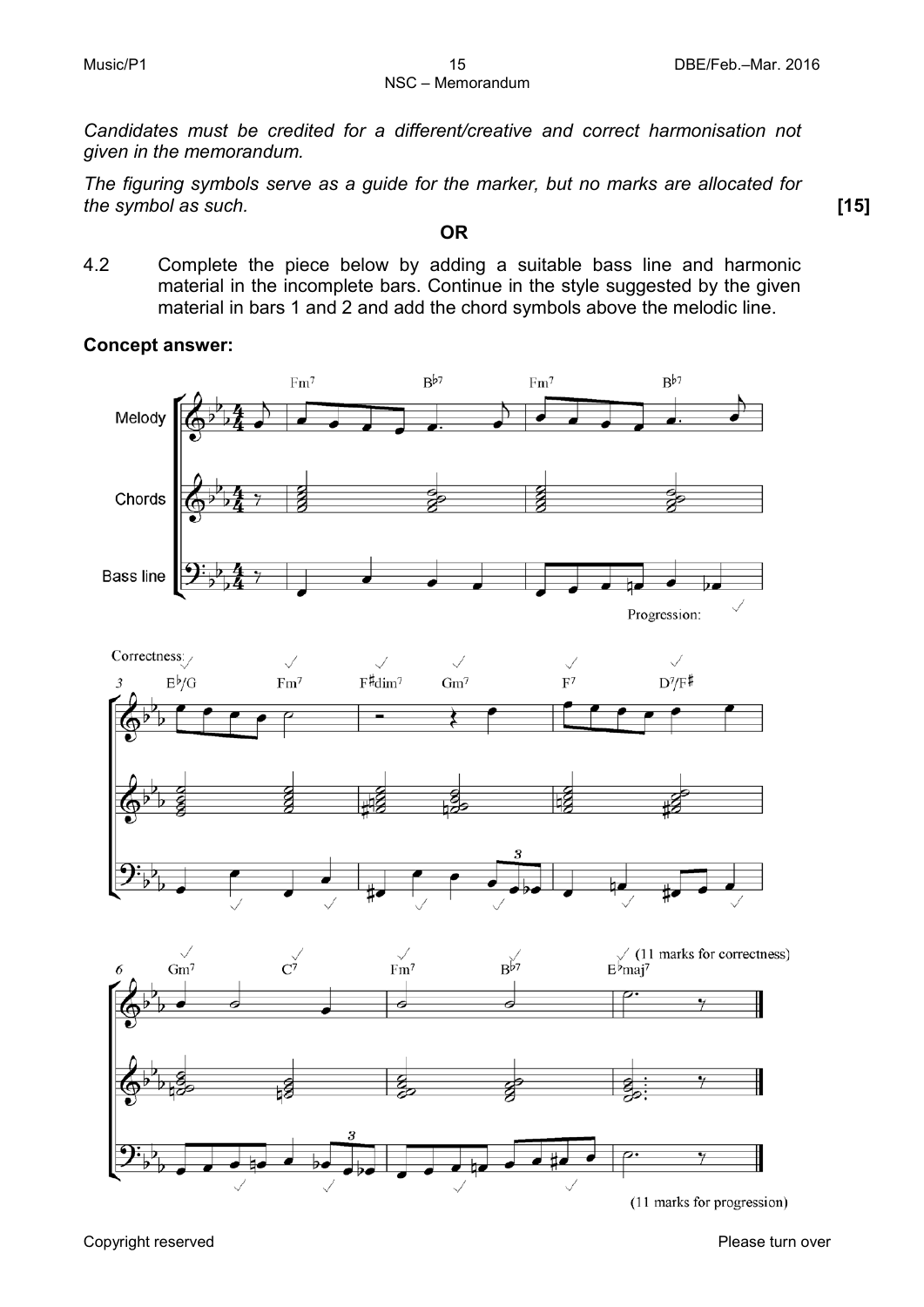The harmonisation will be marked according to the following criteria:

| <b>DESCRIPTION</b>                                                                         | <b>MARK ALLOCATION</b>                                                                                                                                             |                            | <b>CANDIDATE'S</b><br><b>MARK</b> |
|--------------------------------------------------------------------------------------------|--------------------------------------------------------------------------------------------------------------------------------------------------------------------|----------------------------|-----------------------------------|
| <b>Chord progression</b><br>Choice of chords, correct use of<br>cadences                   | 1 mark between each pair of chords from<br>the end of bar $2-8 = 11$ progressions<br>(chord symbols and notation must<br>correspond)                               |                            |                                   |
| <b>Correctness</b><br>Notation, spacing, voice leading                                     | Minus $\frac{1}{2}$ mark per error but not more than<br>1 mark per chord = $11$ chords<br>(two chords per bar (3–7) and one in<br>bar 8)                           | 11                         |                                   |
| Quality<br>Musicality, non-chordal notes,<br>awareness of style, innovation,<br>creativity | $= 16 - 18$ marks<br>• Excellent<br>• Good<br>$= 13 - 15$ marks<br>$= 9 - 12$ marks<br>• Average<br>• Weak<br>$= 5 - 8$ marks<br>• Unacceptable<br>$= 0 - 4$ marks | 18                         |                                   |
|                                                                                            | Note to marker:<br>Mark out of 40 must not contain a $\frac{1}{2}$ mark                                                                                            | $40 + 8$<br>x <sub>3</sub> |                                   |
| TOTAL                                                                                      |                                                                                                                                                                    | 15                         |                                   |

*Candidates must be credited for an alternative/creative and correct harmonisation not given in the memorandum.*

*The figuring symbols serve as a guide for the marker, but no marks are allocated for the symbol as such.* **[15]**

#### **TOTAL SECTION A: 60**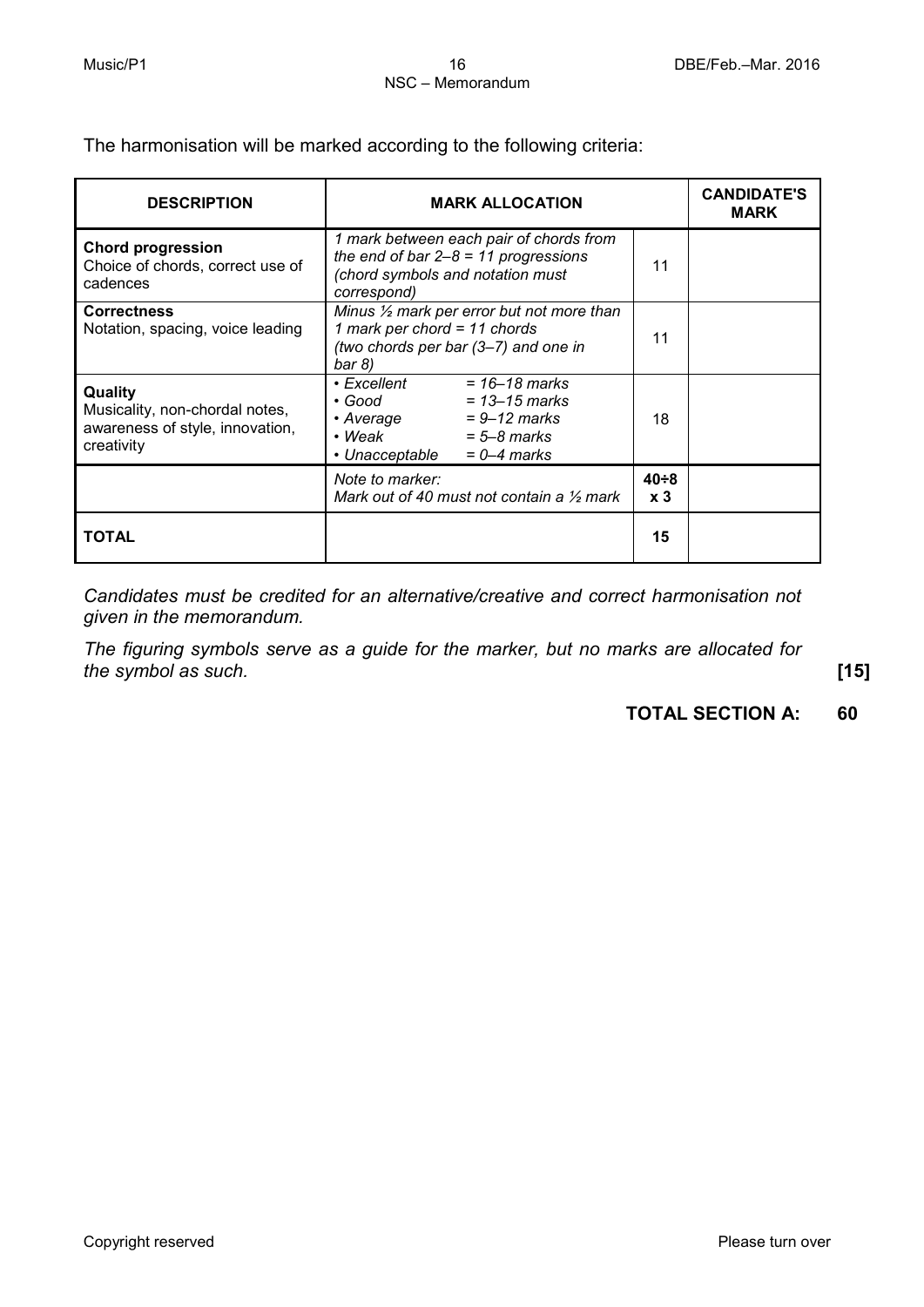#### **SECTIONS B, C, D, E: GENERAL MUSIC KNOWLEDGE (90 minutes)**

#### **Answer SECTION B AND SECTION C (Western Art Music) OR SECTION D (Jazz) OR SECTION E (Indigenous African Music).**

Candidates must answer these questions in the ANSWER BOOK provided.

*One mark will be allocated for each correct fact. Candidates must be credited for any other correct answer not given in the memorandum.*

#### **SECTION B: GENERAL (COMPULSORY)**

#### **QUESTION 5**

| 5.1.1  | С |
|--------|---|
| 5.1.2  | B |
| 5.1.3  | Α |
| 5.1.4  | С |
| 5.1.5  | C |
| 5.1.6  | A |
| 5.1.7  | D |
| 5.1.8  | D |
| 5.1.9  | D |
| 5.1.10 | B |
|        |   |

*One mark per answer = 10 marks* (10)

#### 5.2 5.2.1 **RUBATO**

• In performance the variation of pulse by subtle lengthening and shortening of notes

*Essential fact = 1 mark*

- Expressive changes to the position of beats within a bar
- Flexibility of pulse by accelerating and slowing down the tempo

*Any other fact = 1 mark* (2)

#### 5.2.2 **LIBRETTO**

• Text of an opera or oratorio

*Essential fact = 1 mark*

- List the cast of characters
- May give a summary of the plot or background information
- Often gives stage directions and a description of scenes

*Any other fact = 1 mark* (2)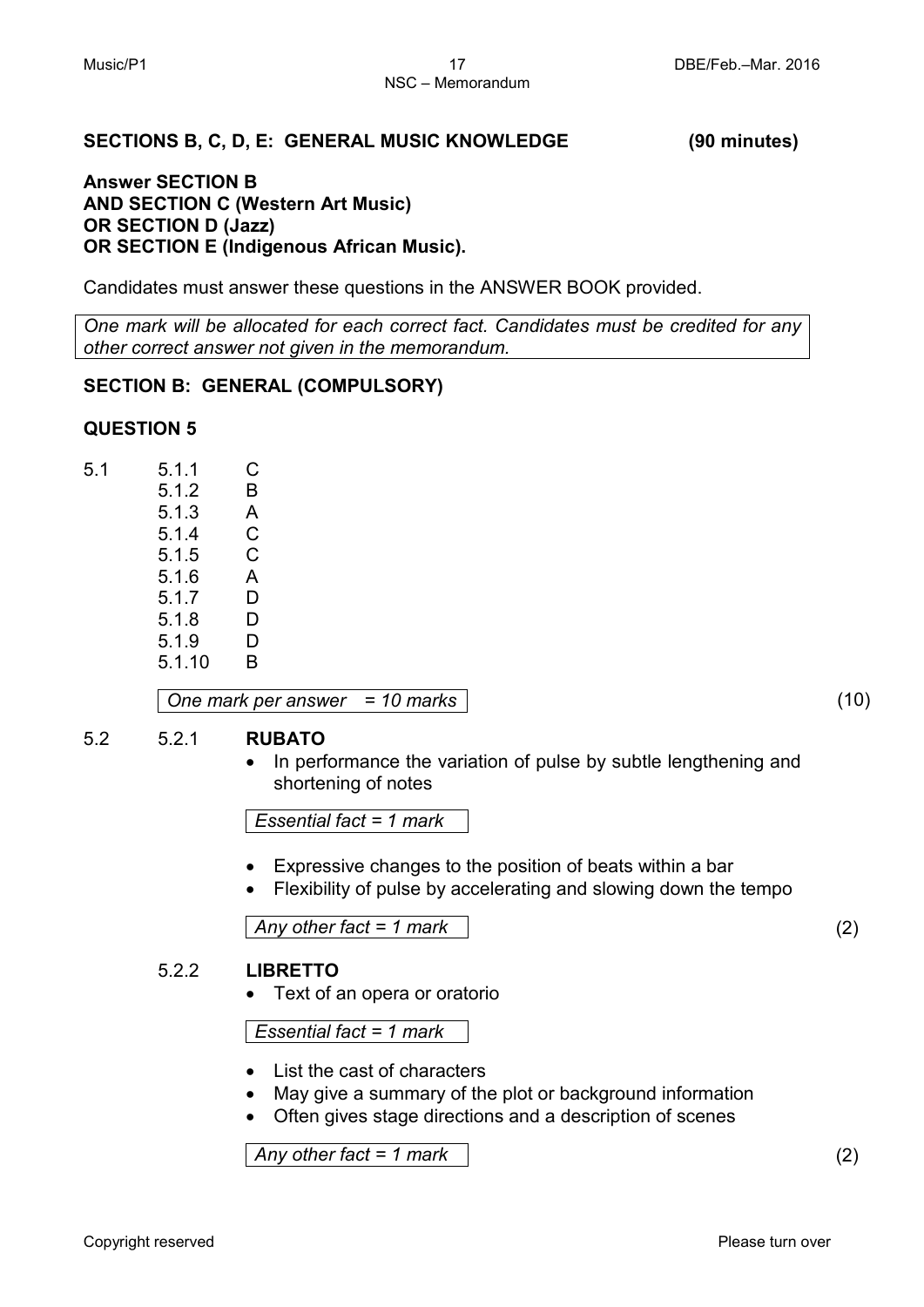|       | Singing style in jazz using non-sense syllables instead of words                                                                  |                   |
|-------|-----------------------------------------------------------------------------------------------------------------------------------|-------------------|
|       | Essential fact = $1$ mark                                                                                                         |                   |
|       | Improvisational vocal jazz solo<br>Includes sounds like yodels or percussive sounds<br>$\bullet$<br>Any other fact = 1 mark       | $\left( 2\right)$ |
| 5.2.4 | <b>SUBSTITUTION CHORD</b><br>A chord that is substituted for another chord                                                        |                   |
|       | Essential fact = 1 mark                                                                                                           |                   |
|       | Used for harmonic variation or sound effects<br>Change in bass line and voice leading without change in overall<br>chord function |                   |
|       | Any other fact = 1 mark                                                                                                           | (2)               |
| 5.2.5 | <b>MELORHYTHM</b>                                                                                                                 |                   |

• High/low tones (pitch variations) on one drum

*Essential fact = 1 mark*

- Drum technique
- 'Melodic rhythms' used in drum playing

*Any other fact = 1 mark* (2)

#### 5.2.6 **UKUVAMBA**

5.2.3 **SCATTING**

• Maskandi guitar style

*Essential fact = 1 mark*

- Used in isiZulu culture
- Strumming of chords (vamping)

*Any other fact = 1 mark* (2)

*Note to marker: Mark only the first two terms if more than two were answered.*

 $(2 \times 2)$  (4)

### 5.3 • Copyrights

- Production rights
- Distribution rights
- Performance rights
- Editorial rights (e.g. adding new lyrics to the original work)
- Marketing rights
- Selling rights

*Any SIX correct facts = 1 mark each = 4 marks* (6)

**TOTAL SECTION B: 20**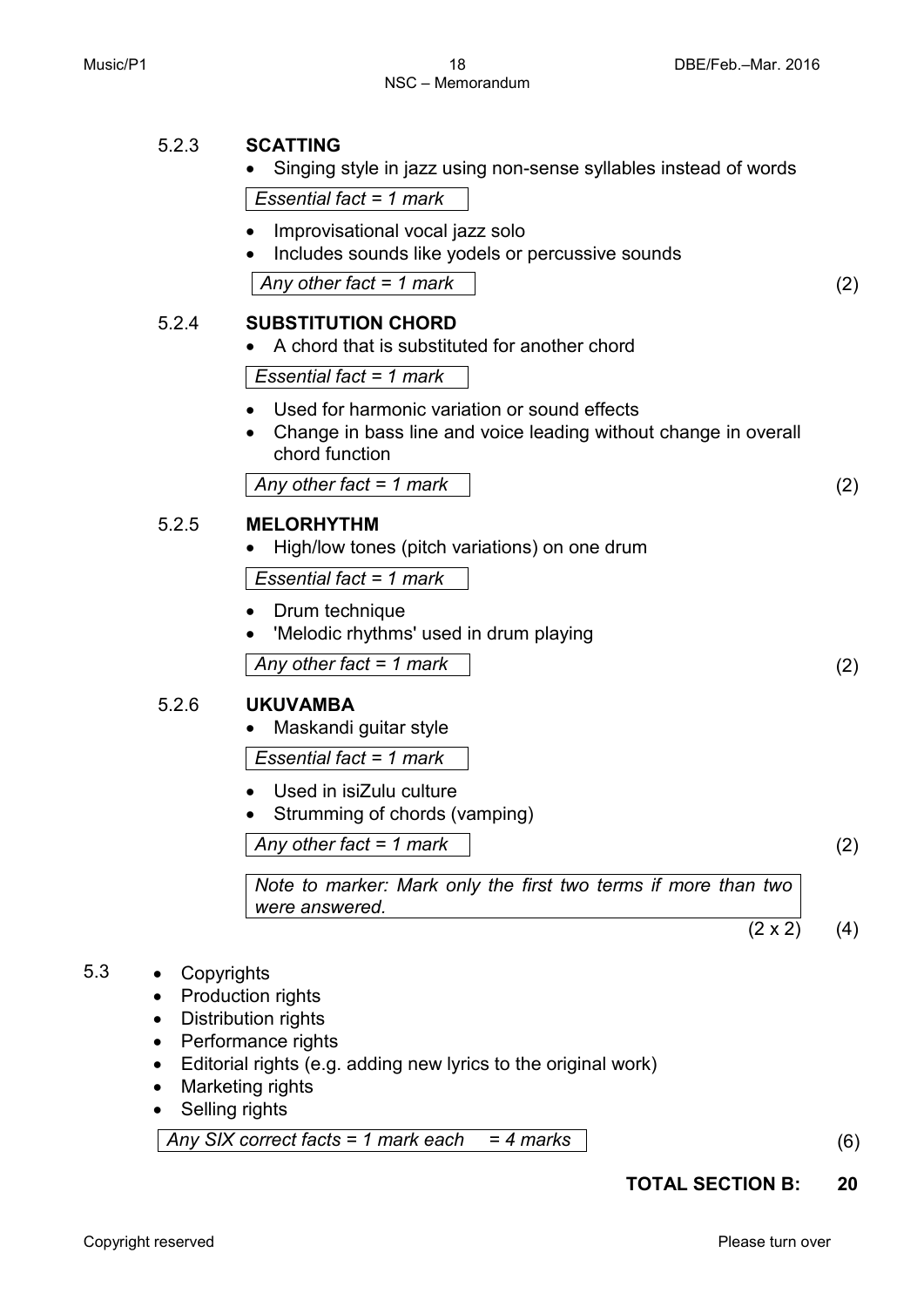#### **Answer SECTION C (WAM) OR SECTION D (JAZZ) OR SECTION E (IAM).**

*Note to marker: Any correct answer that does not appear in this memorandum will also be accepted.*

#### **SECTION C: WESTERN ART MUSIC (WAM)**

#### **QUESTION 6**

- 6.1 6.1.1 Sonata
	- 6.1.2 Allegro ma non troppo
	- 6.1.3 *The Storm*
	- 6.1.4 Allegro<br>6.1.5 Shephe
	- 6.1.5 *Shepherd's song; cheerful and thankful feelings after a storm*
	- Sonata Rondo

| One mark per answer                                    | $= 6$ marks |     |
|--------------------------------------------------------|-------------|-----|
| The word 'fast' is not acceptable instead of 'Allegro' |             | (6) |

6.2 Piccolo

*Piccolo = 1 mark* (1)

- 6.3 The third movement leads directly into the fourth movement with only an imperfect cadence between the movements
	- There is no pause between the fourth and fifth movements

*Any correct fact = 1 mark* (1)

6.4 6.4.1 First movement<br>6.4.2 Fifth movement Fifth movement

*One mark each = 2 marks* (2)

#### **QUESTION 7**

7.1 *Hebrides Overture*

*Hebrides Overture = 1 mark* (1)

7.2 Sonata form

*Sonata form = 1 mark* (1)

- 7.3 Mendelssohn visited the Hebrides Islands
	- Impressed and inspired by the stark natural beauty
	- Heard stories about the echoes in the cave
	- Wrote to his sister about his experiences on the island
	- Made water colour paintings of the sea and the sky

*One mark for each fact = 3 marks* (3)

**[10]**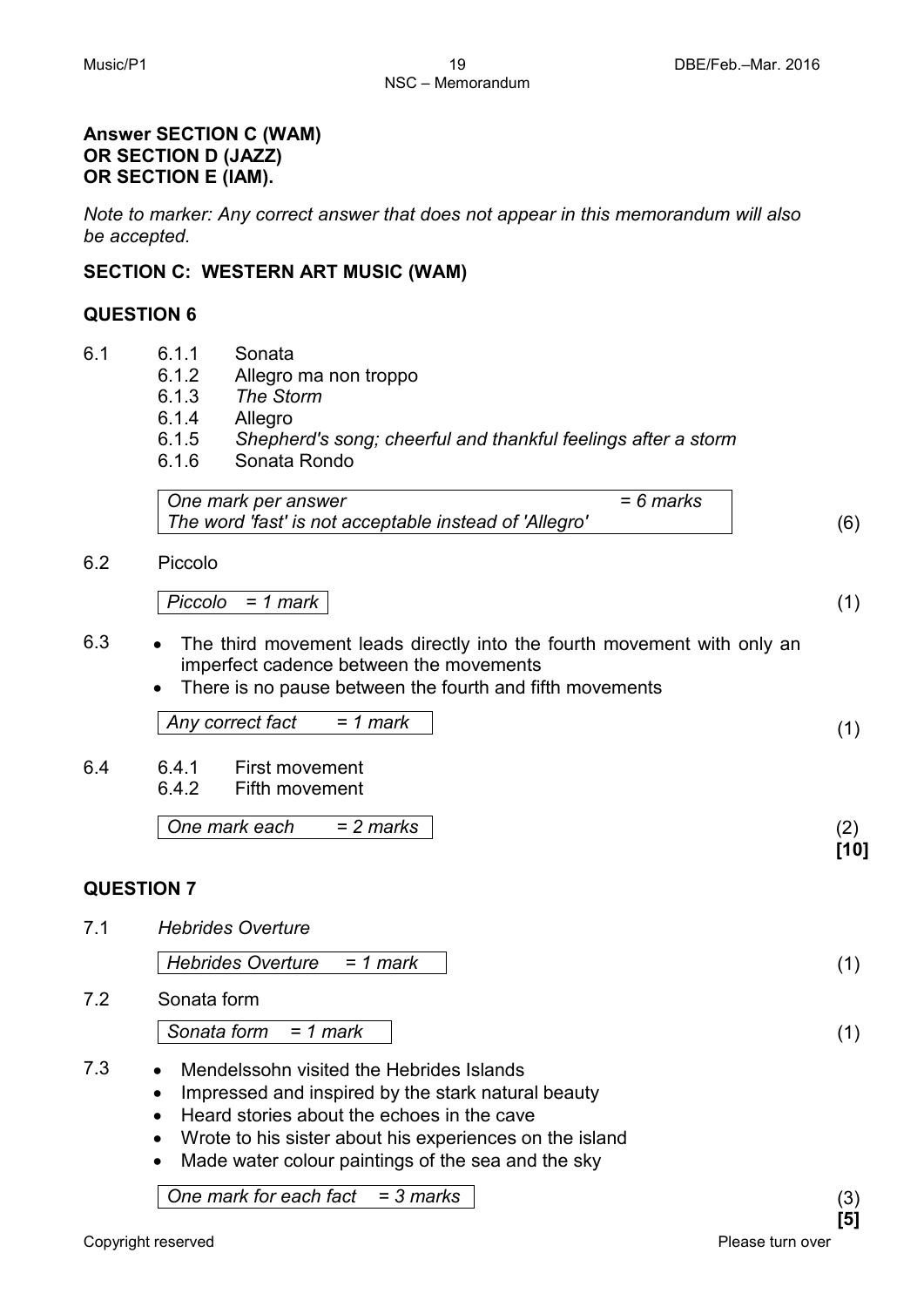#### **QUESTION 8**

#### **Similarities**

- One movement
- Orchestral work
- Both can be performed independently

*One mark per fact, per genre = 2 marks*

## **Differences**

#### **Overture**

- Introduction to an opera, ballet or stage play
- Often sets the scene or is based on material from the opera

#### **Concert Overture**

- An independent work
- Often programmatic in nature (inspired by literature, nature, etc.)

*Any three related facts = 3 marks* **[5]**

#### **QUESTION 9**

- The layout of the standard classical orchestra into four groups was established, e.g.:
	- Strings: Violin 1, Violin II, Viola, Violoncello, Double bass
	- Woodwinds: 2 Flutes, 2 Oboes, 2 Bassoons (Clarinet as solo instrument but not in orchestra)
	- Brass: 2 Horns
	- Percussion: 2 Timpani

#### *Any two facts = 2 marks*

- Playing and performance techniques developed, e.g. use of
	- Tremolo
	- Sudden sfz
	- Opening arpeggios
	- Crescendo and decrescendo
	- 'Rocket' motif
	- Dynamics
	- 'Sigh' motif

#### *Any two facts = 2 marks*

- Established sonata form
- Development of the Symphony structure: Fast/Slow/Minuet and Trio/Fast

*Any fact = 1 mark*

**[5]**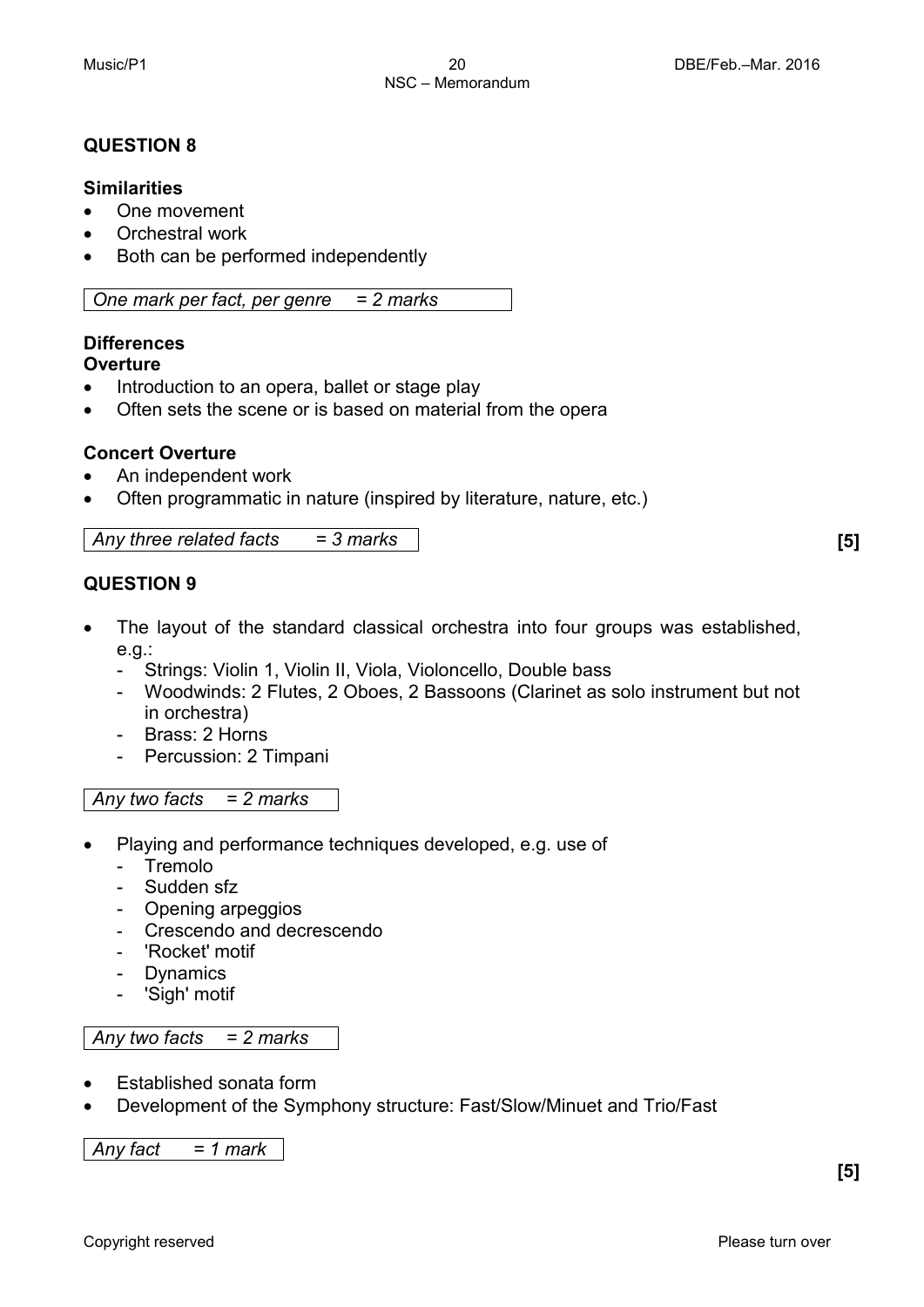#### **QUESTION 10**

#### **Comic Elements represented by Papageno's aria:**

#### *Der Vogelfänger bin ich ja*

- **Character**: Papageno provides comic relief in opera 1 mark<br>• Voice type: Baritone 1 mark
- Voice type: Baritone
- **Characterisation of story through music:** 
	- **o Melody:**  simple, playful folk-like melody
		- the orchestra sets the playful mood
	- **o Key:** major happy mood
	- **o Rhythm/Tempo**: moderate (*Andante*) steady pulse in 2/4 (simple time)
	- **o Articulation**: light orchestration with extensive use of staccato
	- **o Harmony**: Classical tonal harmony, simple and sunny
	- **o Text**: cheeky character of Papageno's life and loves
	- **o Vocal character**: light and playful **4 marks** 4 marks

#### **Serious Elements represented by the Queen of the Night's aria:**

#### *Die Hölle Rache kocht in meinem Herzen*

- **Character**: Queen of the Night provides dramatic impulse in opera 1 mark
- **Voice type**: Soprano (coloratura) 1 mark
- **Characterisation of story through music:**
	- **o Melody:** theatrical and aggressive melodic passages throughout - sharp extreme dynamic changes using *fp* and *sf*
	- **o Key**: minor dark mood
	- **o Rhythm/Tempo**: fast tempo contributes to the dramatic feel
	- **o Articulation**: fuller orchestration with use of legato, staccato and sudden accents
	- **o Harmony**: use of diminished chords heightens the tension
	- **o Text**: The Queen of the Night's anger at Tamino's failure
	- **o Vocal character**: Extreme vocal range; showcase aria 4 marks

Logical presentation and structure = 3 marks

The essay will be marked according to the following criteria:

| <b>DESCRIPTION</b>                        | <b>MARK ALLOCATION</b>                                                                                                         |    |
|-------------------------------------------|--------------------------------------------------------------------------------------------------------------------------------|----|
| Der Vogelfänger bin ich ja                | mark for each correct fact                                                                                                     | 6  |
| Die Hölle Rache kocht in meinem Herzen    | 1 mark for each correct fact                                                                                                   | 6  |
| <b>Logical presentation and structure</b> | $=$ 3 marks<br>$\cdot$ Excellent<br>$= 2$ marks<br>$\cdot$ Good<br>$= 1\frac{1}{2}$ marks<br>Average<br>$=$ 1/2 mark<br>• Weak | 3  |
| TOTAL                                     |                                                                                                                                | 15 |

#### **TOTAL SECTION C: 40**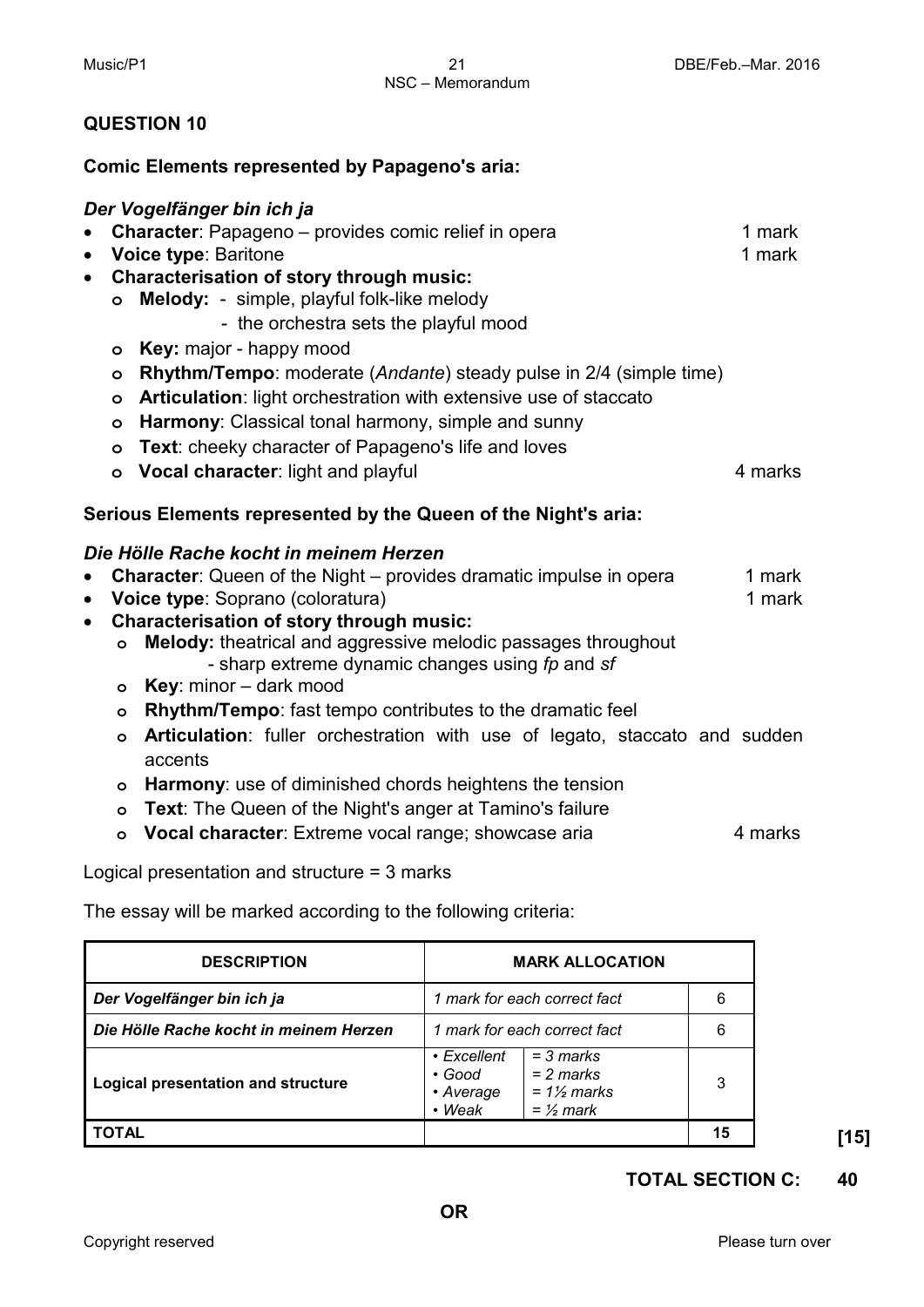#### **SECTION D: JAZZ**

#### **QUESTION 11**

| 11.1 | <b>COLUMN A</b> | <b>COLUMN B</b>    |
|------|-----------------|--------------------|
|      | 11.1.1          | A Piano            |
|      | 11.1.2          | E Penny-whistle    |
|      | 11.1.3          | <b>B</b> Saxophone |
|      | 11.1.4          | C Guitar           |
|      | 11.1.5          | Voice              |

*1 mark for each correct answer = 4 marks Note to marker: Mark only the first FOUR answers if more than four answers were given.* (4)

**[10]**

- 11.2 (a) The Blue Notes Chris McGregor
	- (b) Manhattan Brothers Nkosinathi Hadebe
	- (c) Sakhile Sipho Gumede/Khaya Mahlangu

*Any TWO correct answers = 2 marks* (2)

#### 11.3 • Cheap

- Portable
- Related to the traditional three-holed flute used by cattle herders
- Lends itself to be both a solo and ensemble instrument
- Symbol of resistance against oppression
- Could be used to warn others of the arrival of the police

*Any FOUR correct answers = 4 marks* (4)

#### **QUESTION 12**

#### **Melody**

- Improvisatory in character
- Based on blues and folk songs
- Based on Cape Malay/Khoi-san vocal traditions

#### **Rhythm**

- Ghoema beat
- Rhythmic characteristics of amaXhosa music

#### **Instrumentation**

- Brass
- **Percussion**
- Banjo
- Guitar
- Piano
- Bass
- Saxophone

| Melody: 1 mark per fact x 2                         | = 2 marks |  |
|-----------------------------------------------------|-----------|--|
| Rhythm: 1 mark per fact                             | = 1 mark  |  |
| Instrumentation: any correct fact $x 2$   = 2 marks |           |  |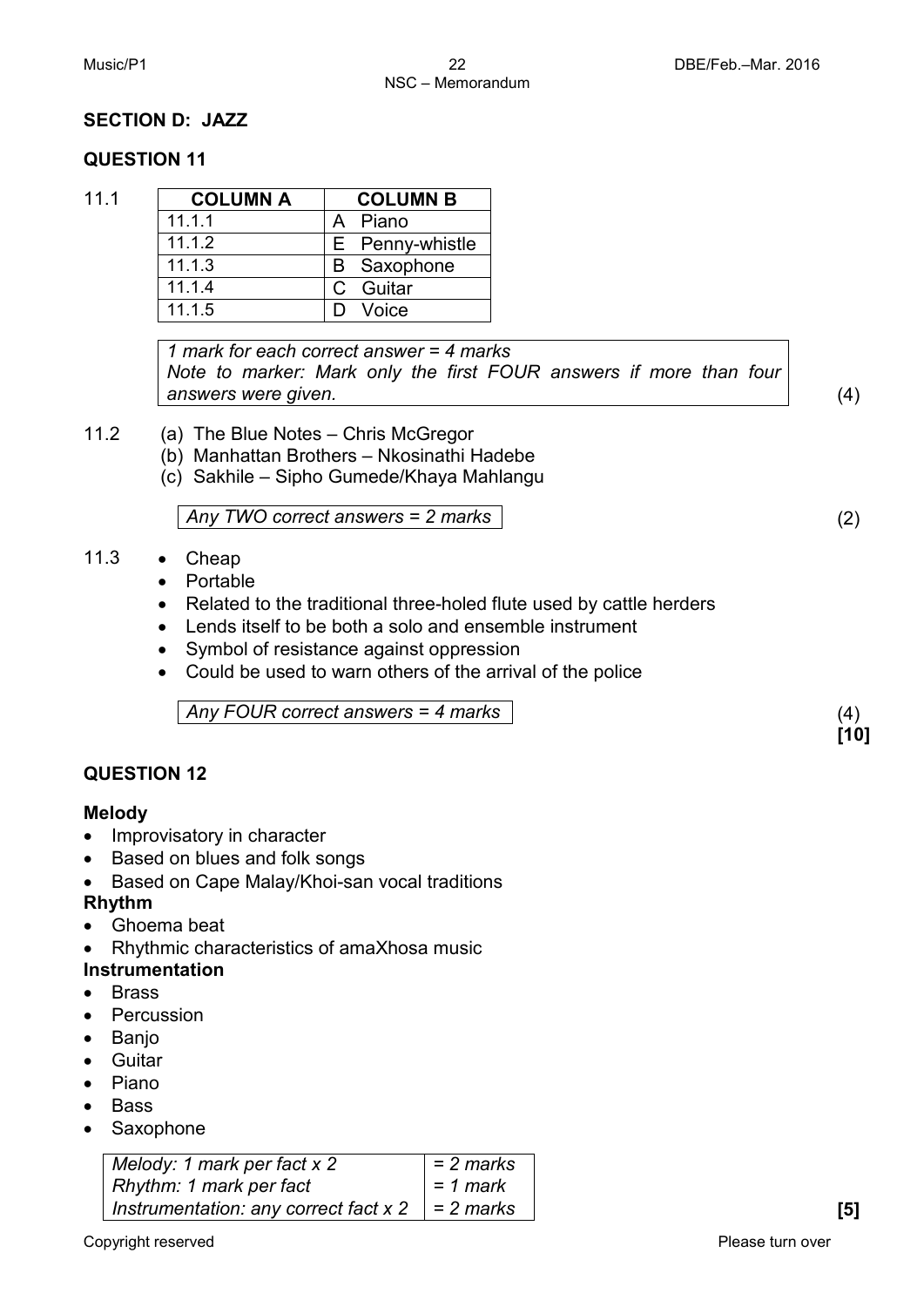#### **QUESTION 13**

- Mbaqanga
- Fusion of Marabi and Kwela
- Dance-like characteristics with a more powerful sound and harder driving beat than Kwela
- Uses Western instruments: Bass, drums, guitar, vocalist(s), organ, brass, saxophone
- Mix between Western instrumentation and African vocal style
- Usually begins with a short improvised introduction featuring a rhythmic motif on the solo guitar
- Uses a four bar sequence of chords suggested by bass guitar:  $I - IV - IC - V$  or  $I - IV - V - I$
- Repetitive rhythmic and melodic ideas found in the vocal lines
- Use of close harmonies in vocal backing
- Call and response is used in the vocal passages
- Call and response is used between voices and instruments
- Call and response occurs between the lead vocalist and backing vocalist(s)
- Lyrics often in the vernacular
- Vocalisations such as crepitations and ululations included

*Name of style 'mbaqanga' = 1 mark Any four correct facts = 4 marks* **[5]**

#### **QUESTION 14**

- Increasing urbanisation around mining centres led to the development of slums
- Music reflected the people's way of life
- Centred on beer-brewing, drinking and having a good time
- Marabi dance parties were the weekend centre of community life
- Gave the black community and working class a sense of identity
- Used either the pedal-organ or more often the piano
- Music created the energy for the all night shebeen parties
- Shared common characteristics with American Ragtime, Blues and Jazz
- Music built around the repetitive harmonic cycle  $I IV IC V I$
- Three-chord pattern for the reworked traditional melodies
- Repetitive single-themed dance tunes

#### *Any FIVE correct answers = 5 marks* **[5]**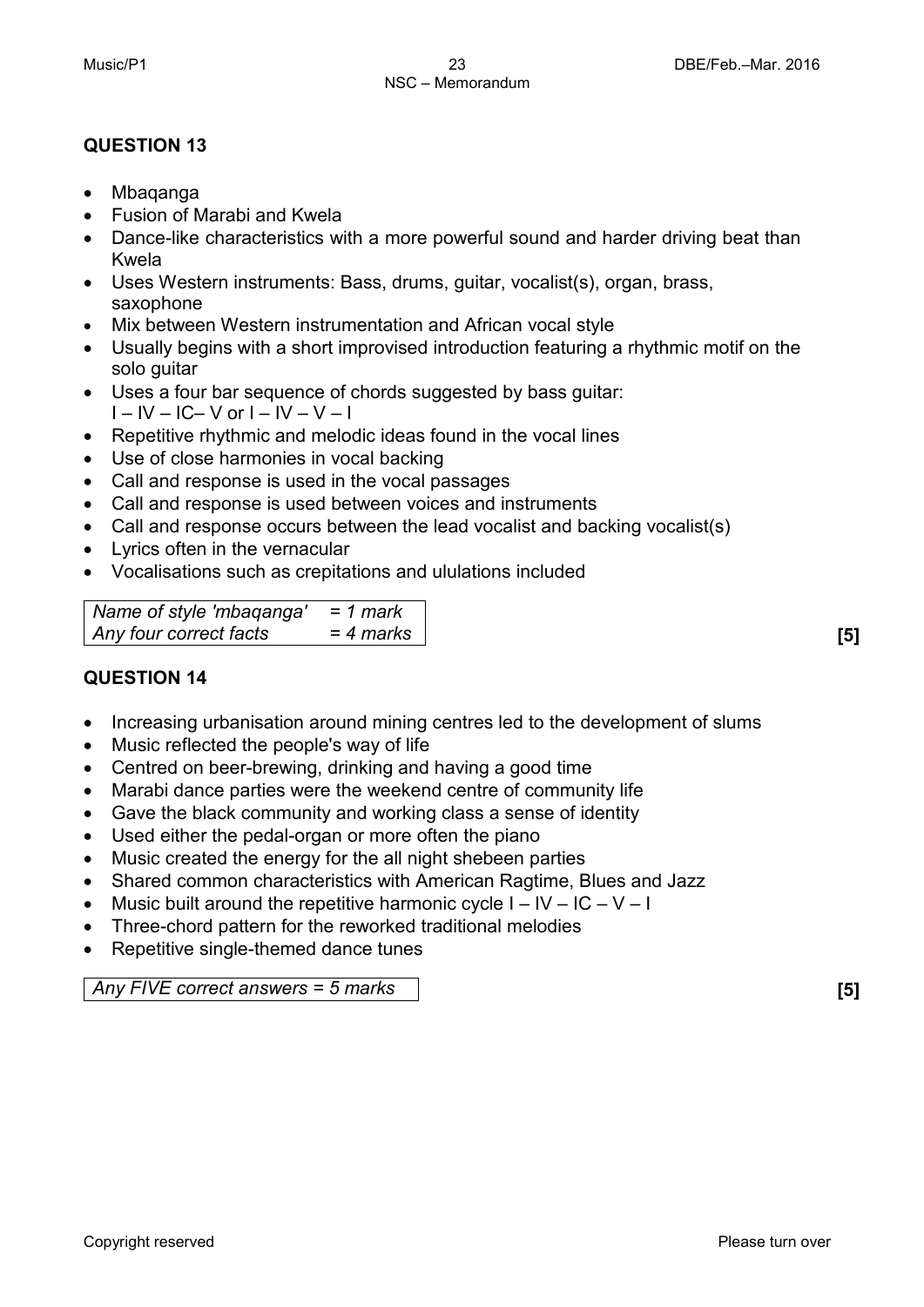#### **QUESTION 15**

#### **Zim Nqawana:**

#### **History**

- Born in Port Elizabeth
- Started playing flute at 21 years of age
- Obtained entrance to Rhodes University
- Enrolled and completed a National Diploma in jazz studies at University of Natal
- Offered scholarship with Wynton Marsalis
- Worked with Hugh Masekela and Abdullah Ibrahim
- In 2004 asked to produce *Let Freedom Swing* for the Lincoln Center Jazz Orchestra in New York (with Brubeck)

#### *Any five facts for 5 marks*

#### **Style characteristics**

- Rooted in indigenous sounds
- Fuses traditional ancient Xhosa (and other African) rhythms and songs with his interpretation of modern Jazz
- Progressive approach to phrasing and cadence to align with international practices
- Avant-garde approach to music
- Influenced by Abdullah Ibrahim
- Music contained elements e.g. bop, funk, Indian and Western classical music, samba, tango and vocal chants
- Highly percussive and often dance-like
- Strongly improvisatory
- Some music influenced by the folk traditions of Norway

#### *Any five facts for 5 marks*

#### **Hit/Album**

• *eBhofolo*

*Any two (including ones not mentioned here) for 2 marks* **[15]**

**OR**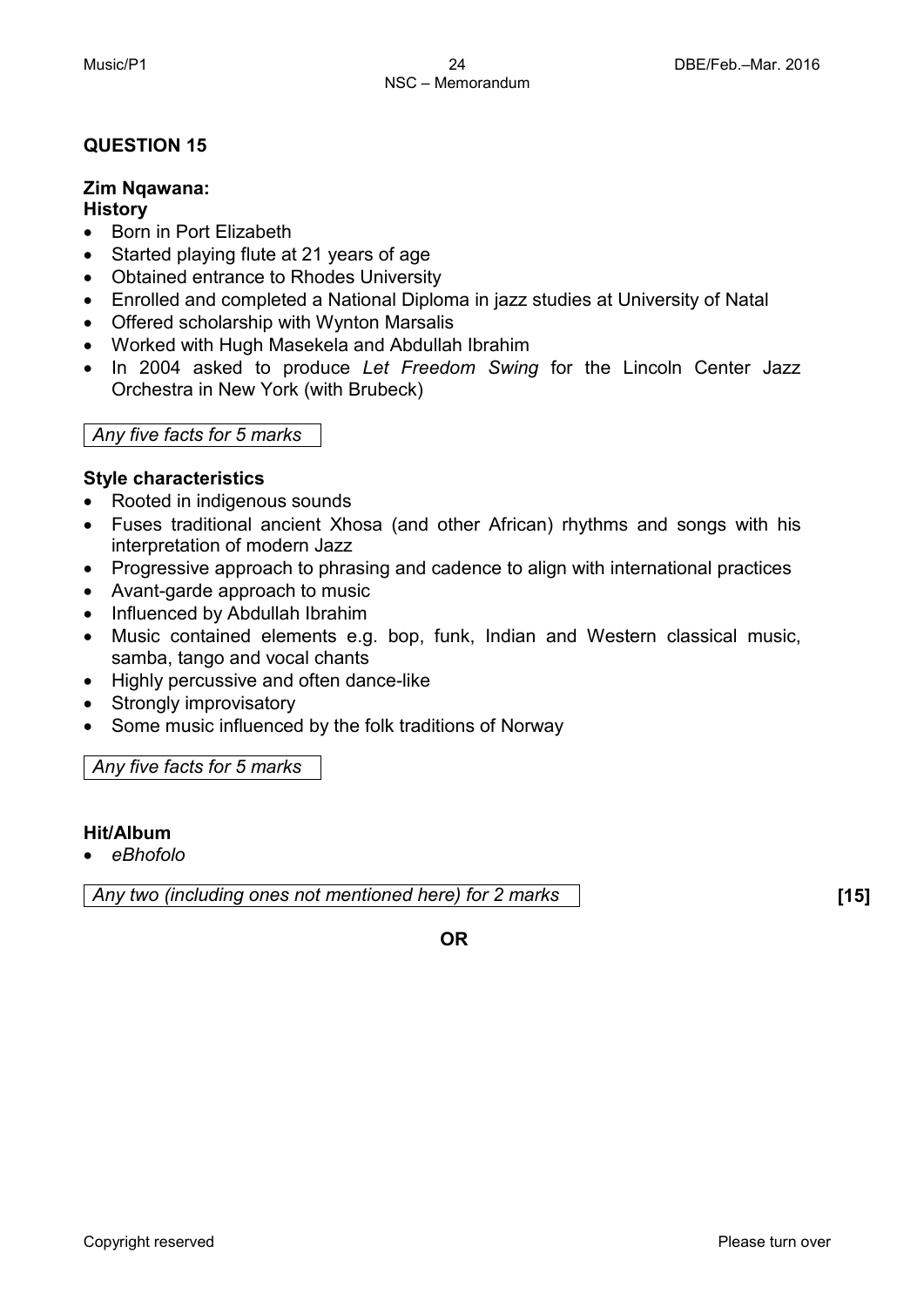#### **Sakhile:**

#### **History**

- In 1982 Sipho Gumede joined Khaya Mahlangu and Mabe Gabriel Thobejane to form Sakhile
- In 1987 Sakhile was revived, and toured Switzerland, Italy, Britain, Germany and several African countries
- Sakhile represented South Africa at the 'Meeting of the World' music festival in Finland and the Soviet Union
- Before Sipho's death in 2004, the final album *Togetherness* was released
- Albums got limited radio support
- In 1990 they played as the core musical group for South African performers at the Wembley Mandela tribute

#### *Any five facts for 5 marks*

#### **Style characteristics**

- Traditional African roots
- Use of Western instruments, e.g. electric guitar
- Mixture of jazz and traditional African music
- Has glimpses of township music
- Lyrics depict the political atmosphere of the times
- Mbaqanga guitar style employed
- The sound is commercial
- Malombo influence introduced by the percussionist Mabe Thobejane
- Use of repetitive themes
- Often used traditional dancers during their performances
- Influenced by jazz fusion of Miles Davis

#### *Any five facts for 5 marks*

#### **Hit/Album**

• *Sakhile, Isililo*

*Any two (including ones not mentioned here) for 2 marks* **[15]**

**OR**

## **Spirits Rejoice:**

**History**

- Formed by Gilbert Matthews in 1974
- Original members were trumpeter George Tyefamani, bass player Phillip Tyefamani and guitarist Doc Mnthalane
- Sipho Gumede, Bheki Mseleku, Robbie Jansen, Duke Makasi joined later as replacements
- Band named after Albert Ayler's song of the same name
- Became a pit band for a theatrical project-*Black Mikado*
- Worked on the *Sounds Black* stage show with Malombo

*Any five facts for 5 marks*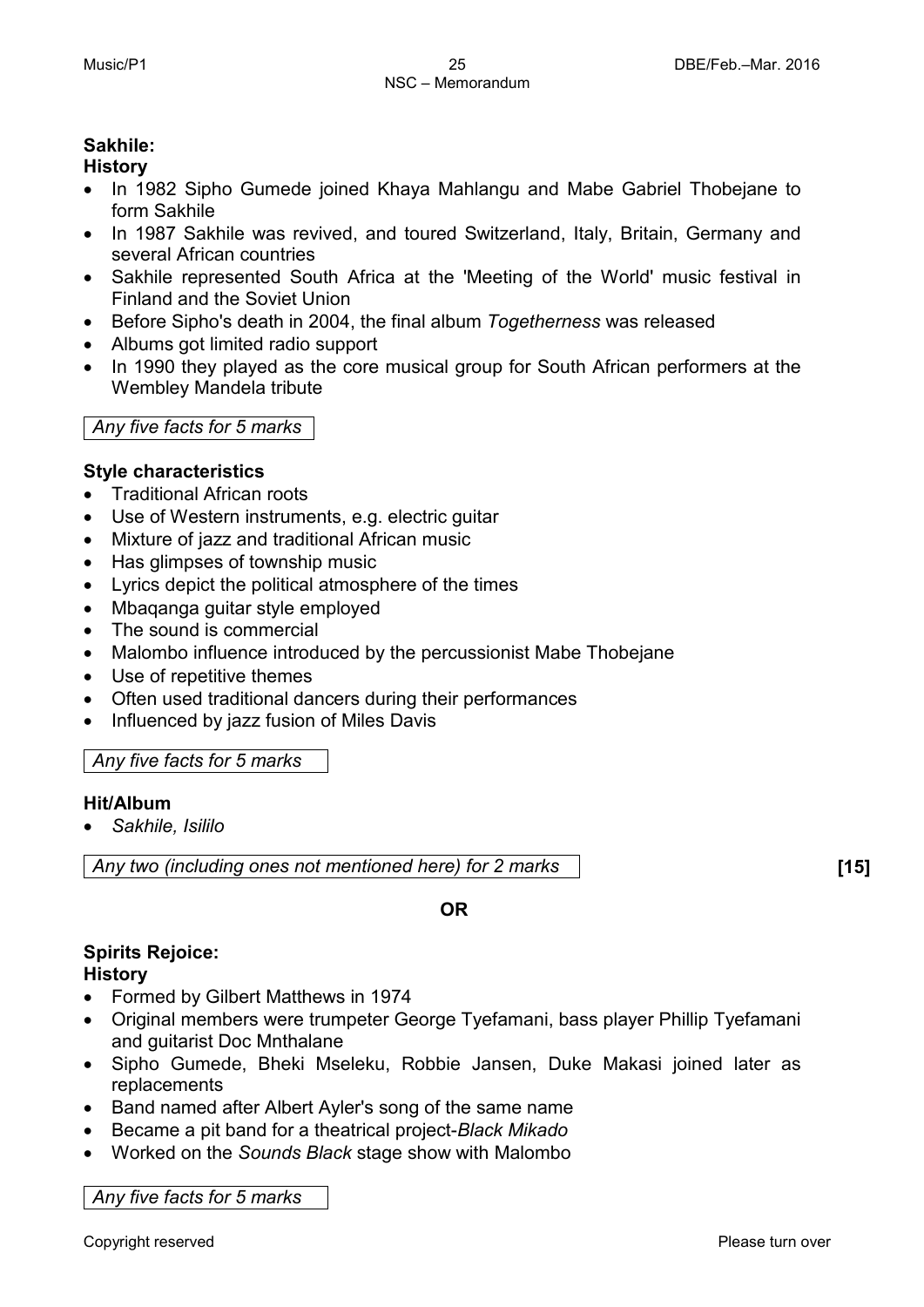#### **Style characteristics**

- Fuses many styles:
	- o Jazz and traditional African music
	- o Free jazz mixed with jazz rock
	- o Popular music and jazz (pop album and covers)
	- o American and African jazz
	- o Latin American and African jazz
- Contains elements of 'smooth jazz' emerging in the 1980s
- Their music was mostly serious by nature, i.e. not dance music
- Often uses repetitive hymn-like themes

#### *Any five facts for 5 marks*

#### **Hit/Album**

• *Joy, I'm so strong now*

*Any two (including ones not mentioned here) for 2 marks* **[15]**

The essay will be marked according to the following criteria:

| <b>DESCRIPTION</b>                 | <b>MARK ALLOCATION</b>                                                                                                     |    |
|------------------------------------|----------------------------------------------------------------------------------------------------------------------------|----|
| <b>History</b>                     | 1 mark for each correct fact                                                                                               | 5  |
| <b>Style characteristics</b>       | 1 mark for each correct fact                                                                                               | 5  |
| <b>Two hits/Albums</b>             | 1 mark for each                                                                                                            | 2  |
| Logical presentation and structure | $=$ 3 marks<br>$\cdot$ Excellent<br>$= 2$ marks<br>• Good<br>$= 1\frac{1}{2}$ marks<br>• Average<br>• Weak<br>$=$ 1/2 mark | 3  |
| <b>TOTAL</b>                       |                                                                                                                            | 15 |

#### **TOTAL SECTION D: 40**

**OR**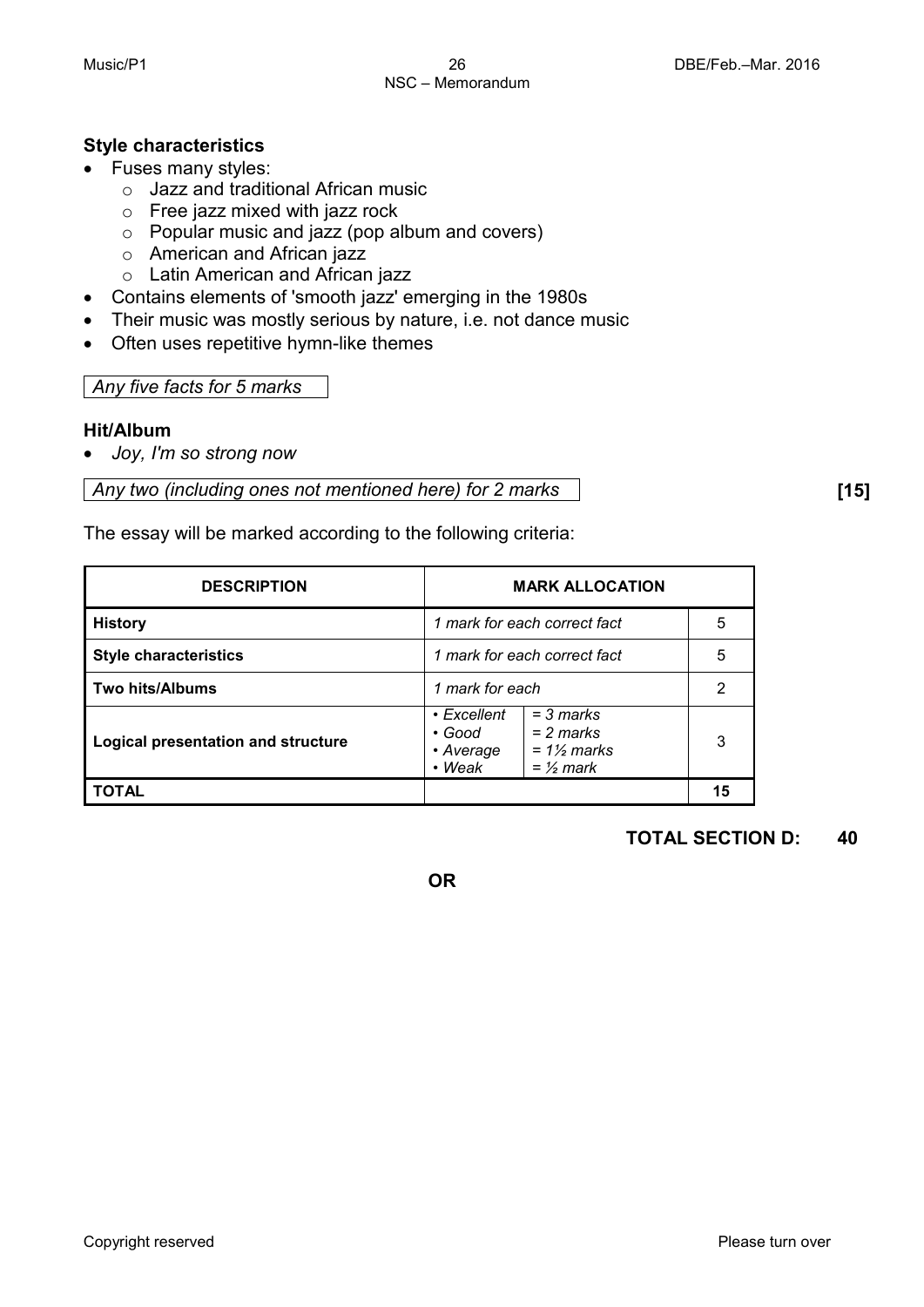#### **SECTION E: INDIGENOUS AFRICAN MUSIC (IAM)**

#### **QUESTION 16**

| 16.1 | <b>COLUMN A</b> | <b>COLUMN B</b> |
|------|-----------------|-----------------|
|      | 16.1.1          | vhaVhenda       |
|      | 16.1.2          | maXhonga<br>D   |
|      | 16.1.3          | E amaXhosa      |
|      | 16.1.4          | baSotho<br>H    |
|      | 16.1.5          | baPedi<br>A     |
|      | 16.1.6          | G baTswana      |
|      | 16.1.7          | F amaNdebele    |
|      | 16.1.8          | amaSwati<br>B   |
|      | 16.1.9          | C amaZulu       |

*1 mark for each correct answer = 4 marks Note to marker: Mark only the first FOUR answers if more than four answers were given.* (4)

- 16.2 Adding excitement to the performance
	- To show approval
	- To embellish the song
	- To imitate real-life sounds to enhance text meaning

*1 mark for each correct fact = 2 marks* (2)

- 16.3 In the process of playing indigenous music and dancing with the music, children are exposed to different African rhythms
	- As they express their musical feelings through dance they learn new rhythmic patterns
	- Exposure to cross-rhythms and syncopated rhythms helps develop children's creative skills
	- Memory and cognitive skills are improved
	- Music is learnt by rote, so it is memorised and internalised
	- Through song, their language and vocabulary is developed
	- Participation in group activities clapping, drumming, music interpretation and dance– develops children's interpretative skills
	- The spontaneous use of melodies and rhythms is evidence that the child has learnt and retained music vocabulary
	- By participating, children are afforded the opportunity to learn these rhythms and how to internalise them
	- Once the children's repertoire of rhythms is acquired, it serves as the basis for improvisation and composition
	- Spontaneity that prevails in improvisation process builds children's composition and co-operation skills
	- Children are encouraged to participate in performances to develop their self-esteem and individual identity

*1 mark per each correct fact = 4 marks* (4)

**[10]**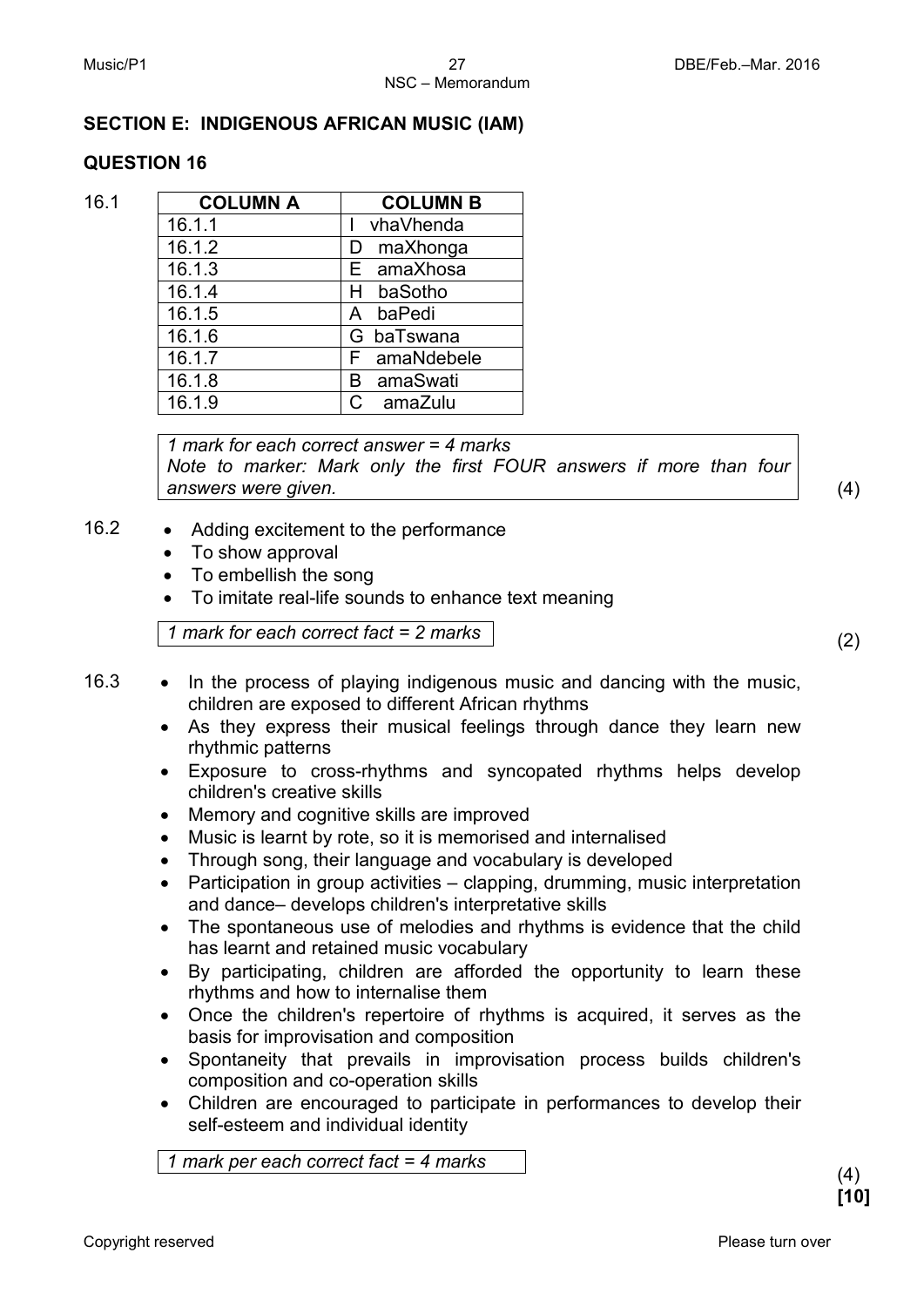### **QUESTION 17**

- Mbaqanga
- Fusion of Marabi and Kwela
- Dance-like characteristics with a more powerful sound and harder driving beat than Kwela
- Uses Western instruments: Bass, drums, guitar, vocalist(s), organ, brass, saxophone
- Mix between Western instrumentation and African vocal style
- Usually begins with a short improvised introduction featuring a rhythmic motif on the solo guitar
- Uses a four bar sequence of chords suggested by bass guitar: I – IV – IC– V or I – IV – V – I
- Repetitive rhythmic and melodic ideas found in the vocal lines
- Use of close harmonies in vocal backing
- Call and response is used in the vocal passages
- Call and response is used between voices and instruments
- Call and response occurs between the lead vocalist and backing vocalist(s)
- Lyrics often in the vernacular
- Vocalisations such as crepitations and ululations included

```
Name of style 'mbaqanga' = 1 mark
Any four correct facts = 4 marks [5]
```
### **QUESTION 18**

#### **Playing technique**

- Ukuvamba strumming chords percussively
- Ukupika Finger picking style

#### **Guitar tuning**

- Used to be tuned to imitate the polyphonic sounds of old traditional instruments like umakhweyane and the umgubhe (zulu bow)
- Now mostly standard guitar tuning used

#### **Music features.**

- Izihlabo an instrumental flourish that sets the tone at the beginning of the song
- Izibongo praise poetry though not always about self-praise
- Music sung in isiZulu
- Music rooted in Zulu culture

| Marks will be allocated for the following: |             |
|--------------------------------------------|-------------|
| Guitar-playing technique                   | $= 2$ marks |
| Guitar tuning                              | $= 1$ mark  |
| Music features                             | $= 2$ marks |
| TOTAL                                      | $= 5$ marks |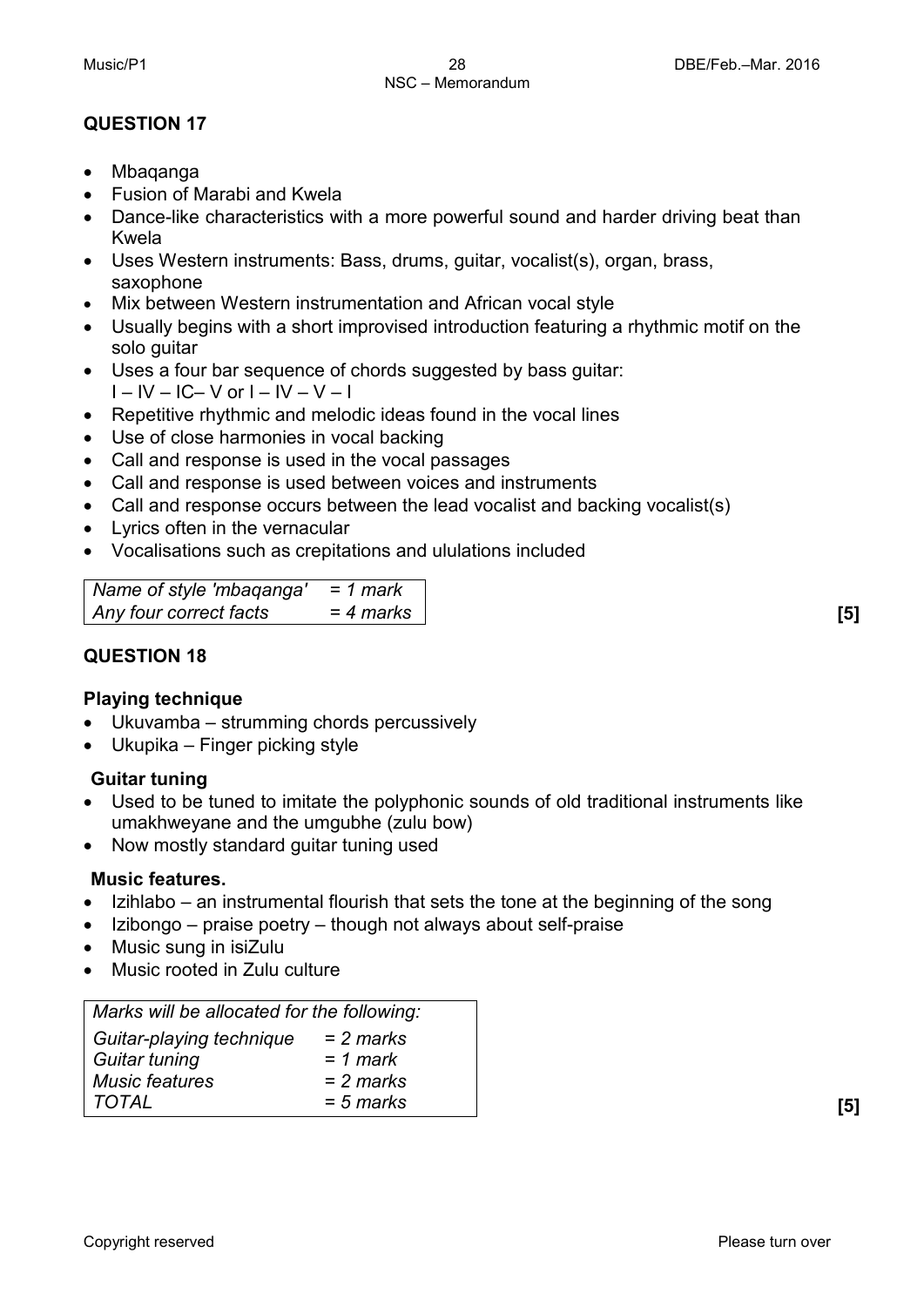#### Music/P1 29 29 DBE/Feb.–Mar. 2016 NSC – Memorandum

#### **QUESTION 19**

#### 19.1 **Definition**

- An African jazz style steeped in traditional vhaVenda culture
- Blends traditional compositions and cultural themes with modern stage performance

*Any 2 facts = 2 marks* (2)

#### 19.2 **Style characteristics**

- baPedi music also characteristic of the style
- African drums and hand percussion interplay with unique guitar and flute sounds
- African rhythms provided by the bhongo and malombo drums
- Soothing major chords with occasional bursts of rapid playing and impassioned singing
- Uses 12 bar blues structure
- Comprises song, dance and dramatic elements (2)

#### 19.3 **Artist/band**

- Malombo
- Philip Tabane
- Malombo Jazz Men
- Malombo Jazz Makers
- Julian Bahula

*Any artist = 1 mark* (1)

#### **QUESTION 20**

#### **Aspects of the ubuntu spirit**

- You are what and who you are as a result of being rooted in the community
- Ubuntu teaches social patterns and values which help people to work together
- Members of the community are taught to praise and criticize each other in a safe environment
- Celebrating festivals and funerals strengthen bonds and a feeling of belonging
- Reinforcing community structures such as the family and the role of the child in these structures (4)

#### **Function of the music**

- Music is used to connect with ancestral spirits
- Music is used to reinforce the role of community leaders and create loyalty amongst subjects
- Music reinforces a common identity
- Music is used in combination with story-telling
- Children's play includes music activities that are two-dimensional and rhythmical
- Music is often created spontaneously with variation and improvisation (4)